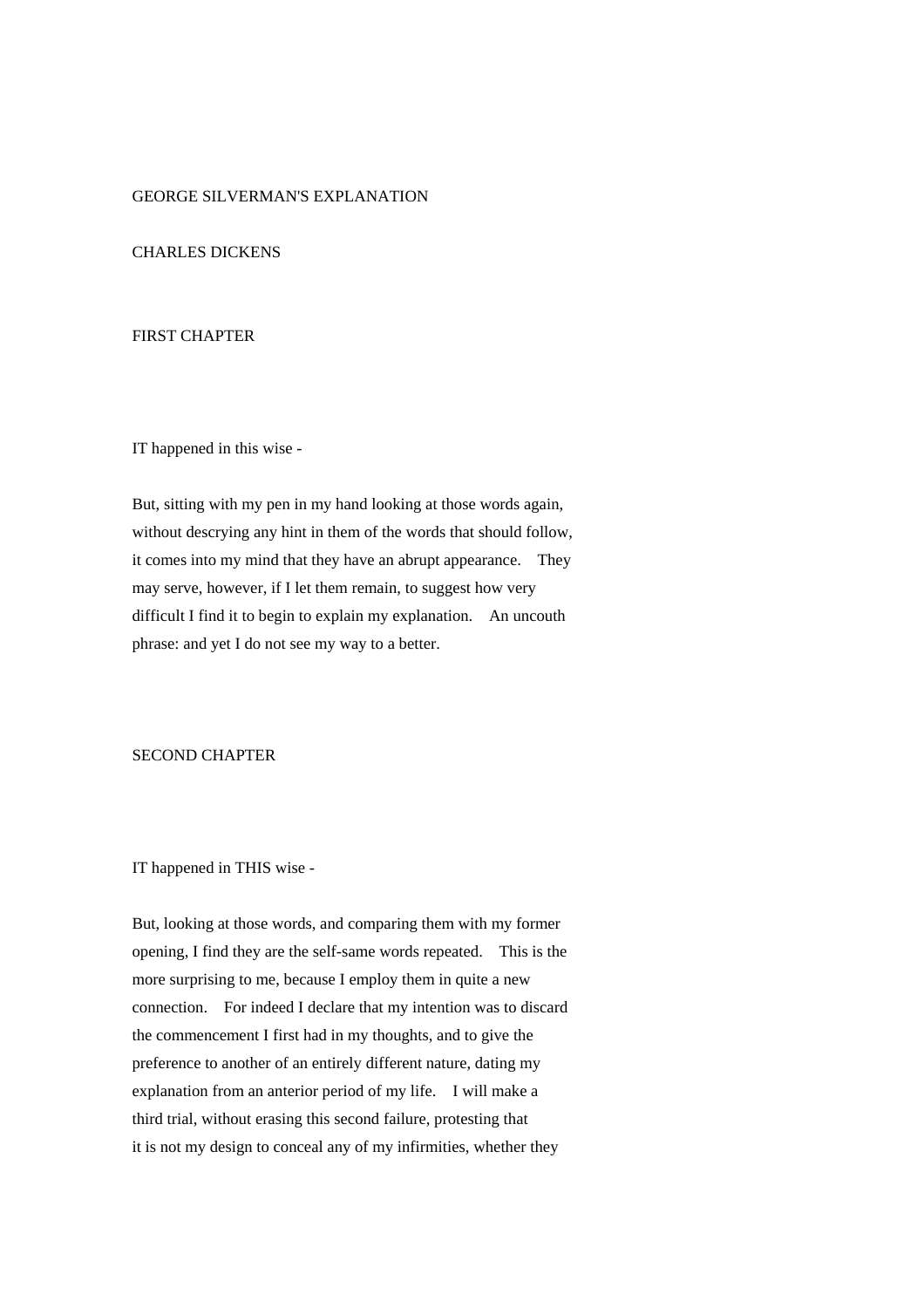be of head or heart.

### THIRD CHAPTER

NOT as yet directly aiming at how it came to pass, I will come upon it by degrees. The natural manner, after all, for God knows that is how it came upon me.

My parents were in a miserable condition of life, and my infant home was a cellar in Preston. I recollect the sound of father's Lancashire clogs on the street pavement above, as being different in my young hearing from the sound of all other clogs; and I recollect, that, when mother came down the cellar-steps, I used tremblingly to speculate on her feet having a good or an illtempered look, - on her knees, - on her waist, - until finally her face came into view, and settled the question. From this it will be seen that I was timid, and that the cellar-steps were steep, and that the doorway was very low.

Mother had the gripe and clutch of poverty upon her face, upon her figure, and not least of all upon her voice. Her sharp and highpitched words were squeezed out of her, as by the compression of bony fingers on a leathern bag; and she had a way of rolling her eyes about and about the cellar, as she scolded, that was gaunt and hungry. Father, with his shoulders rounded, would sit quiet on a three-legged stool, looking at the empty grate, until she would pluck the stool from under him, and bid him go bring some money home. Then he would dismally ascend the steps; and I, holding my ragged shirt and trousers together with a hand (my only braces), would feint and dodge from mother's pursuing grasp at my hair.

A worldly little devil was mother's usual name for me. Whether I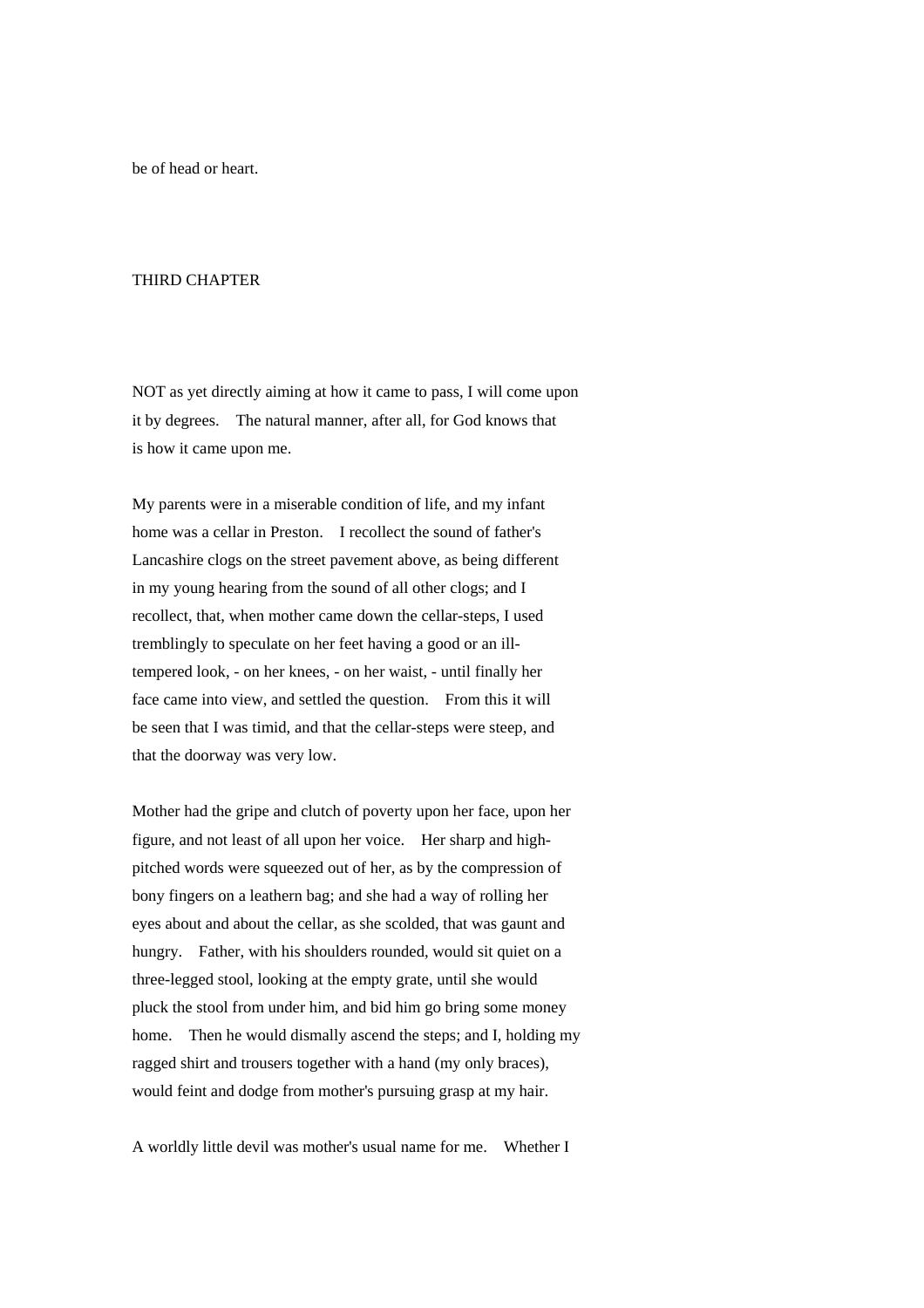cried for that I was in the dark, or for that it was cold, or for that I was hungry, or whether I squeezed myself into a warm corner when there was a fire, or ate voraciously when there was food, she would still say, 'O, you worldly little devil!' And the sting of it was, that I quite well knew myself to be a worldly little devil. Worldly as to wanting to be housed and warmed, worldly as to wanting to be fed, worldly as to the greed with which I inwardly compared how much I got of those good things with how much father and mother got, when, rarely, those good things were going.

Sometimes they both went away seeking work; and then I would be locked up in the cellar for a day or two at a time. I was at my worldliest then. Left alone, I yielded myself up to a worldly yearning for enough of anything (except misery), and for the death of mother's father, who was a machine-maker at Birmingham, and on whose decease, I had heard mother say, she would come into a whole courtful of houses 'if she had her rights.' Worldly little devil, I would stand about, musingly fitting my cold bare feet into cracked bricks and crevices of the damp cellar-floor, - walking over my grandfather's body, so to speak, into the courtful of houses, and selling them for meat and drink, and clothes to wear.

At last a change came down into our cellar. The universal change came down even as low as that, - so will it mount to any height on which a human creature can perch, - and brought other changes with it.

We had a heap of I don't know what foul litter in the darkest corner, which we called 'the bed.' For three days mother lay upon it without getting up, and then began at times to laugh. If I had ever heard her laugh before, it had been so seldom that the strange sound frightened me. It frightened father too; and we took it by turns to give her water. Then she began to move her head from side to side, and sing. After that, she getting no better, father fell a-laughing and a-singing; and then there was only I to give them both water, and they both died.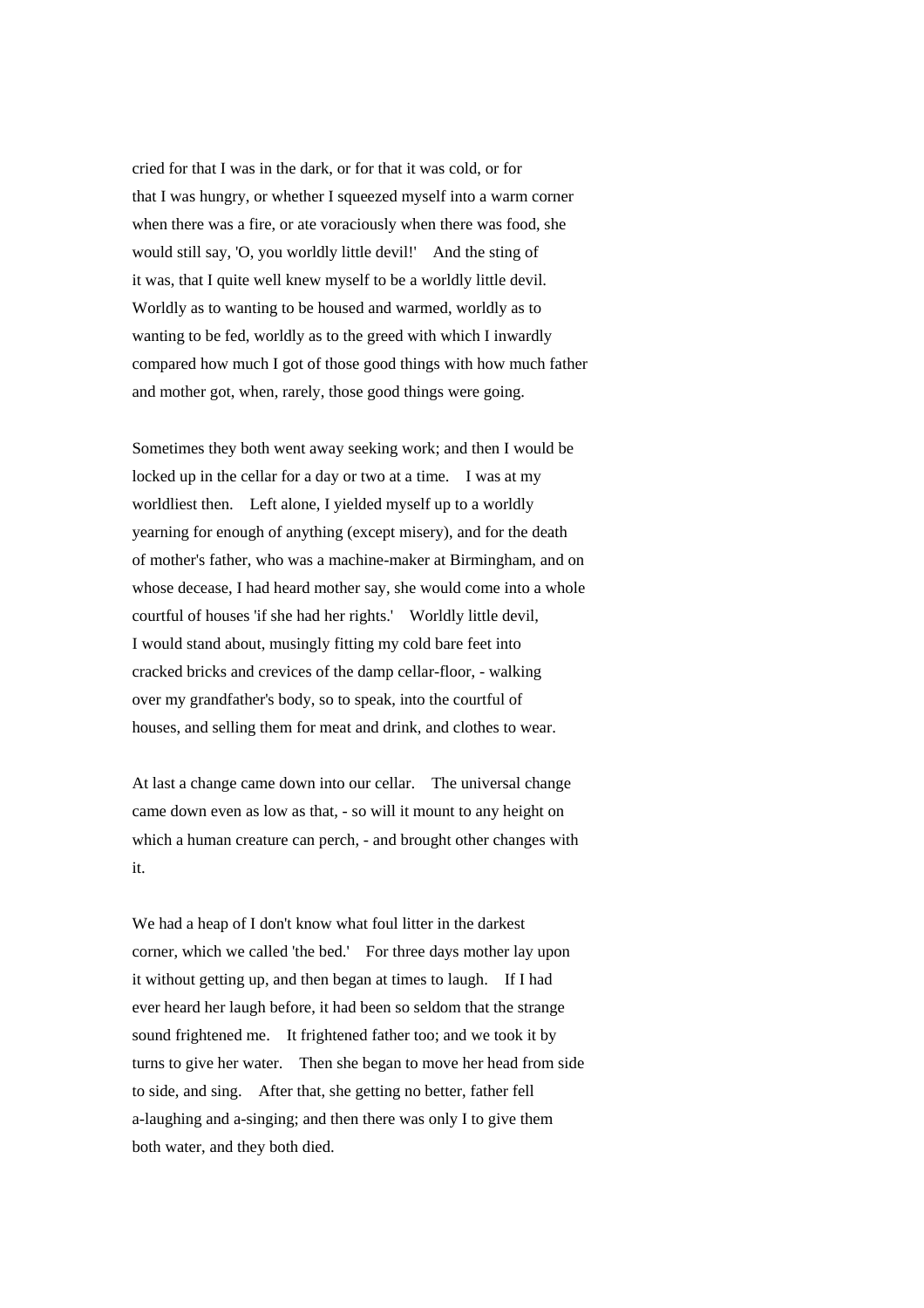#### FOURTH CHAPTER

WHEN I was lifted out of the cellar by two men, of whom one came peeping down alone first, and ran away and brought the other, I could hardly bear the light of the street. I was sitting in the road-way, blinking at it, and at a ring of people collected around me, but not close to me, when, true to my character of worldly little devil, I broke silence by saying, 'I am hungry and thirsty!'

'Does he know they are dead?' asked one of another.

'Do you know your father and mother are both dead of fever?' asked a third of me severely.

'I don't know what it is to be dead. I supposed it meant that, when the cup rattled against their teeth, and the water spilt over them. I am hungry and thirsty.' That was all I had to say about it.

The ring of people widened outward from the inner side as I looked around me; and I smelt vinegar, and what I know to be camphor, thrown in towards where I sat. Presently some one put a great vessel of smoking vinegar on the ground near me; and then they all looked at me in silent horror as I ate and drank of what was brought for me. I knew at the time they had a horror of me, but I couldn't help it.

I was still eating and drinking, and a murmur of discussion had begun to arise respecting what was to be done with me next, when I heard a cracked voice somewhere in the ring say, 'My name is Hawkyard, Mr. Verity Hawkyard, of West Bromwich.' Then the ring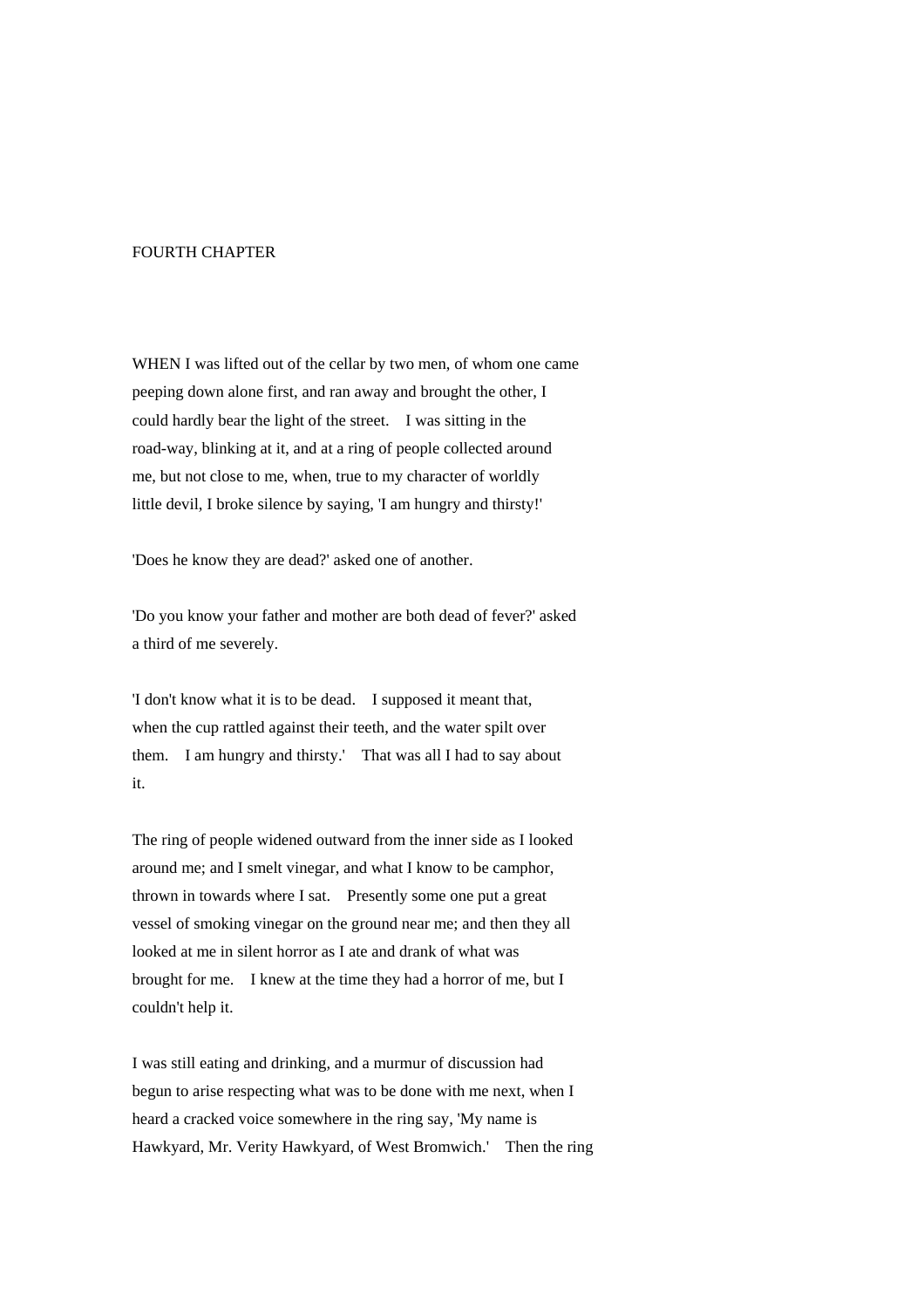split in one place; and a yellow-faced, peak-nosed gentleman, clad all in iron-gray to his gaiters, pressed forward with a policeman and another official of some sort. He came forward close to the vessel of smoking vinegar; from which he sprinkled himself carefully, and me copiously.

'He had a grandfather at Birmingham, this young boy, who is just dead too,' said Mr. Hawkyard.

I turned my eyes upon the speaker, and said in a ravening manner, 'Where's his houses?'

'Hah! Horrible worldliness on the edge of the grave,' said Mr. Hawkyard, casting more of the vinegar over me, as if to get my devil out of me. 'I have undertaken a slight - a very slight trust in behalf of this boy; quite a voluntary trust: a matter of mere honour, if not of mere sentiment: still I have taken it upon myself, and it shall be (O, yes, it shall be!) discharged.'

The bystanders seemed to form an opinion of this gentleman much more favourable than their opinion of me.

'He shall be taught,' said Mr. Hawkyard, '(O, yes, he shall be taught!) but what is to be done with him for the present? He may be infected. He may disseminate infection.' The ring widened considerably. 'What is to be done with him?'

He held some talk with the two officials. I could distinguish no word save 'Farm-house.' There was another sound several times repeated, which was wholly meaningless in my ears then, but which I knew afterwards to be 'Hoghton Towers.'

'Yes,' said Mr. Hawkyard. 'I think that sounds promising; I think that sounds hopeful. And he can be put by himself in a ward, for a night or two, you say?'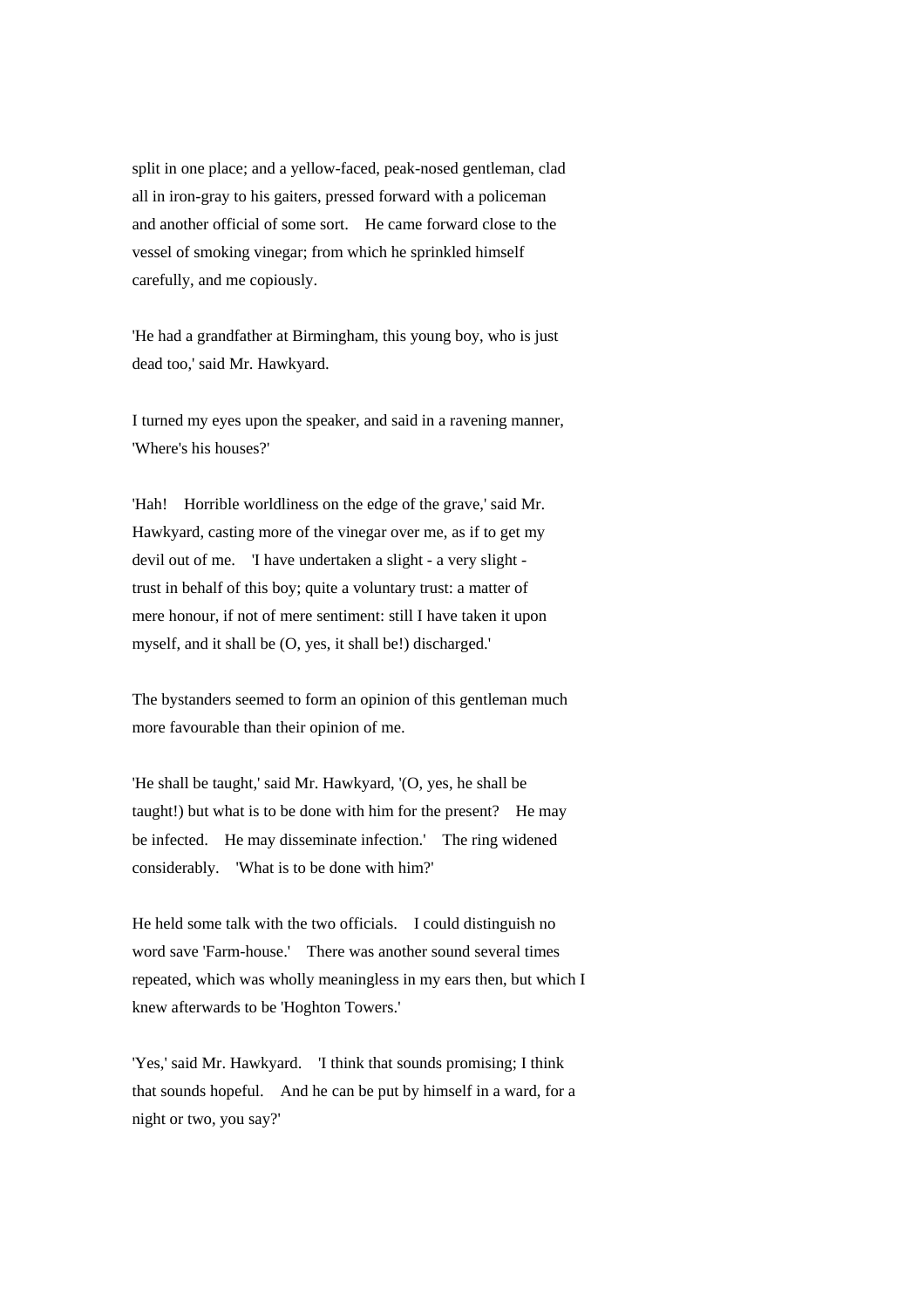It seemed to be the police-officer who had said so; for it was he who replied, Yes! It was he, too, who finally took me by the arm, and walked me before him through the streets, into a whitewashed room in a bare building, where I had a chair to sit in, a table to sit at, an iron bedstead and good mattress to lie upon, and a rug and blanket to cover me. Where I had enough to eat too, and was shown how to clean the tin porringer in which it was conveyed to me, until it was as good as a looking-glass. Here, likewise, I was put in a bath, and had new clothes brought to me; and my old rags were burnt, and I was camphored and vinegared and disinfected in a variety of ways.

When all this was done, - I don't know in how many days or how few, but it matters not, - Mr. Hawkyard stepped in at the door, remaining close to it, and said, 'Go and stand against the opposite wall, George Silverman. As far off as you can. That'll do. How do you feel?'

I told him that I didn't feel cold, and didn't feel hungry, and didn't feel thirsty. That was the whole round of human feelings, as far as I knew, except the pain of being beaten.

'Well,' said he, 'you are going, George, to a healthy farm-house to be purified. Keep in the air there as much as you can. Live an out-of-door life there, until you are fetched away. You had better not say much - in fact, you had better be very careful not to say anything - about what your parents died of, or they might not like to take you in. Behave well, and I'll put you to school; O, yes! I'll put you to school, though I'm not obligated to do it. I am a servant of the Lord, George; and I have been a good servant to him, I have, these five-and-thirty years. The Lord has had a good servant in me, and he knows it.'

What I then supposed him to mean by this, I cannot imagine. As little do I know when I began to comprehend that he was a prominent member of some obscure denomination or congregation, every member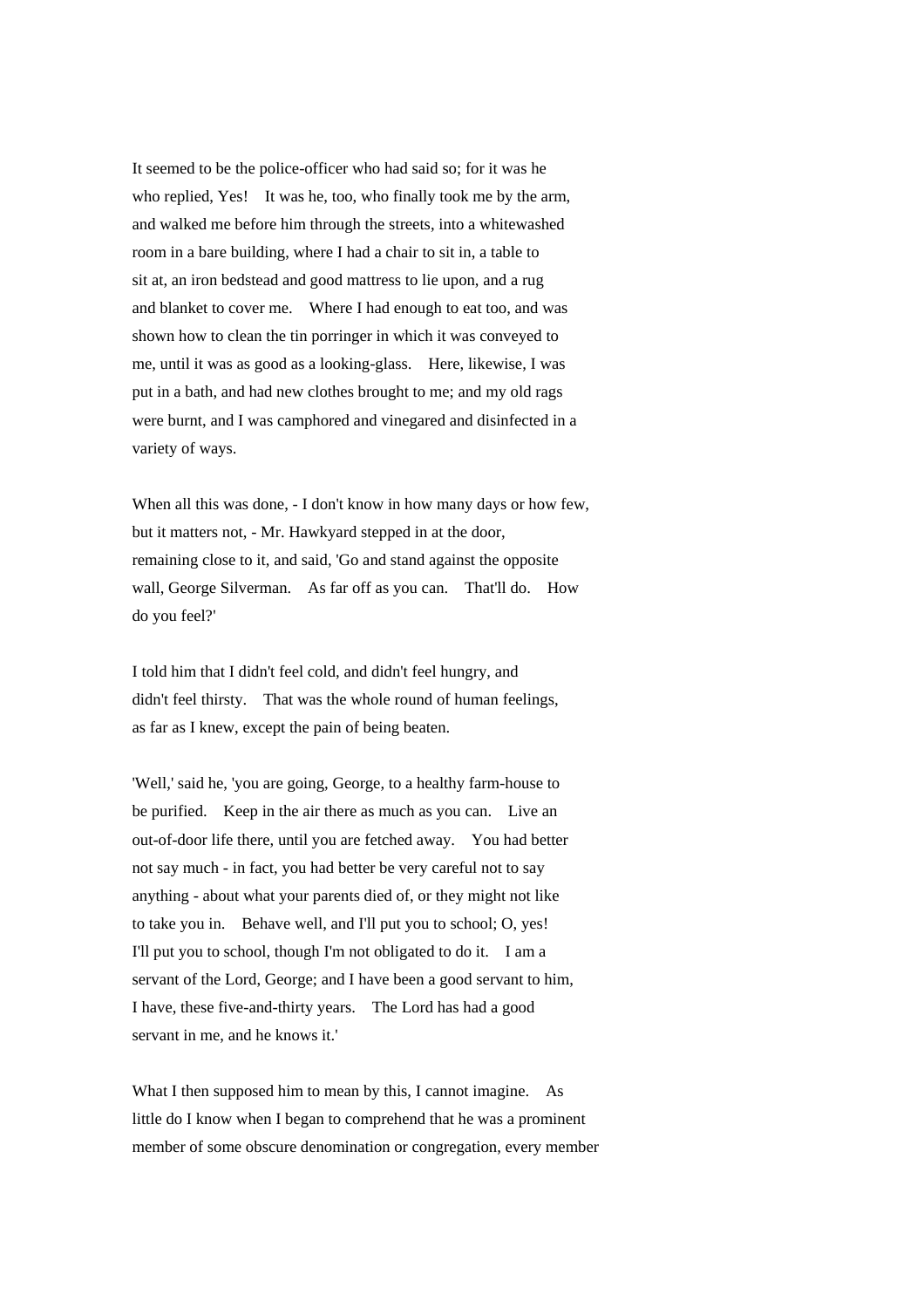of which held forth to the rest when so inclined, and among whom he was called Brother Hawkyard. It was enough for me to know, on that day in the ward, that the farmer's cart was waiting for me at the street corner. I was not slow to get into it; for it was the first ride I ever had in my life.

It made me sleepy, and I slept. First, I stared at Preston streets as long as they lasted; and, meanwhile, I may have had some small dumb wondering within me whereabouts our cellar was; but I doubt it. Such a worldly little devil was I, that I took no thought who would bury father and mother, or where they would be buried, or when. The question whether the eating and drinking by day, and the covering by night, would be as good at the farm-house as at the ward superseded those questions.

The jolting of the cart on a loose stony road awoke me; and I found that we were mounting a steep hill, where the road was a rutty byroad through a field. And so, by fragments of an ancient terrace, and by some rugged outbuildings that had once been fortified, and passing under a ruined gateway we came to the old farm-house in the thick stone wall outside the old quadrangle of Hoghton Towers: which I looked at like a stupid savage, seeing no specially in, seeing no antiquity in; assuming all farm-houses to resemble it; assigning the decay I noticed to the one potent cause of all ruin that I knew, - poverty; eyeing the pigeons in their flights, the cattle in their stalls, the ducks in the pond, and the fowls pecking about the yard, with a hungry hope that plenty of them might be killed for dinner while I stayed there; wondering whether the scrubbed dairy vessels, drying in the sunlight, could be goodly porringers out of which the master ate his belly-filling food, and which he polished when he had done, according to my ward experience; shrinkingly doubtful whether the shadows, passing over that airy height on the bright spring day, were not something in the nature of frowns, - sordid, afraid, unadmiring, - a small brute to shudder at.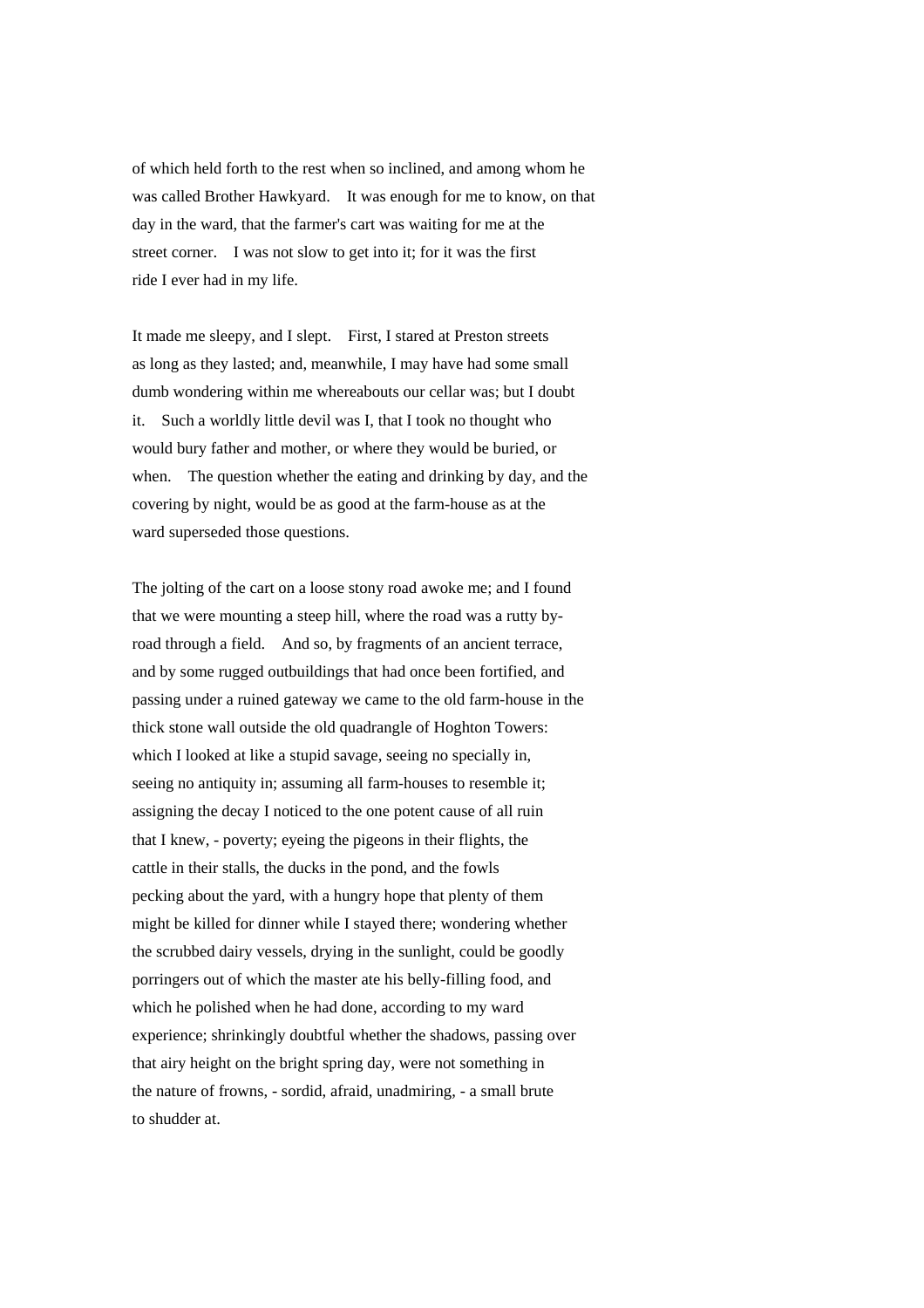To that time I had never had the faintest impression of duty. I had had no knowledge whatever that there was anything lovely in this life. When I had occasionally slunk up the cellar-steps into the street, and glared in at shop-windows, I had done so with no higher feelings than we may suppose to animate a mangy young dog or wolf-cub. It is equally the fact that I had never been alone, in the sense of holding unselfish converse with myself. I had been solitary often enough, but nothing better.

Such was my condition when I sat down to my dinner that day, in the kitchen of the old farm-house. Such was my condition when I lay on my bed in the old farm-house that night, stretched out opposite the narrow mullioned window, in the cold light of the moon, like a young vampire.

# FIFTH CHAPTER

WHAT do I know of Hoghton Towers? Very little; for I have been gratefully unwilling to disturb my first impressions. A house, centuries old, on high ground a mile or so removed from the road between Preston and Blackburn, where the first James of England, in his hurry to make money by making baronets, perhaps made some of those remunerative dignitaries. A house, centuries old, deserted and falling to pieces, its woods and gardens long since grass-land or ploughed up, the Rivers Ribble and Darwen glancing below it, and a vague haze of smoke, against which not even the supernatural prescience of the first Stuart could foresee a counter-blast, hinting at steam-power, powerful in two distances.

What did I know then of Hoghton Towers? When I first peeped in at the gate of the lifeless quadrangle, and started from the mouldering statue becoming visible to me like its guardian ghost;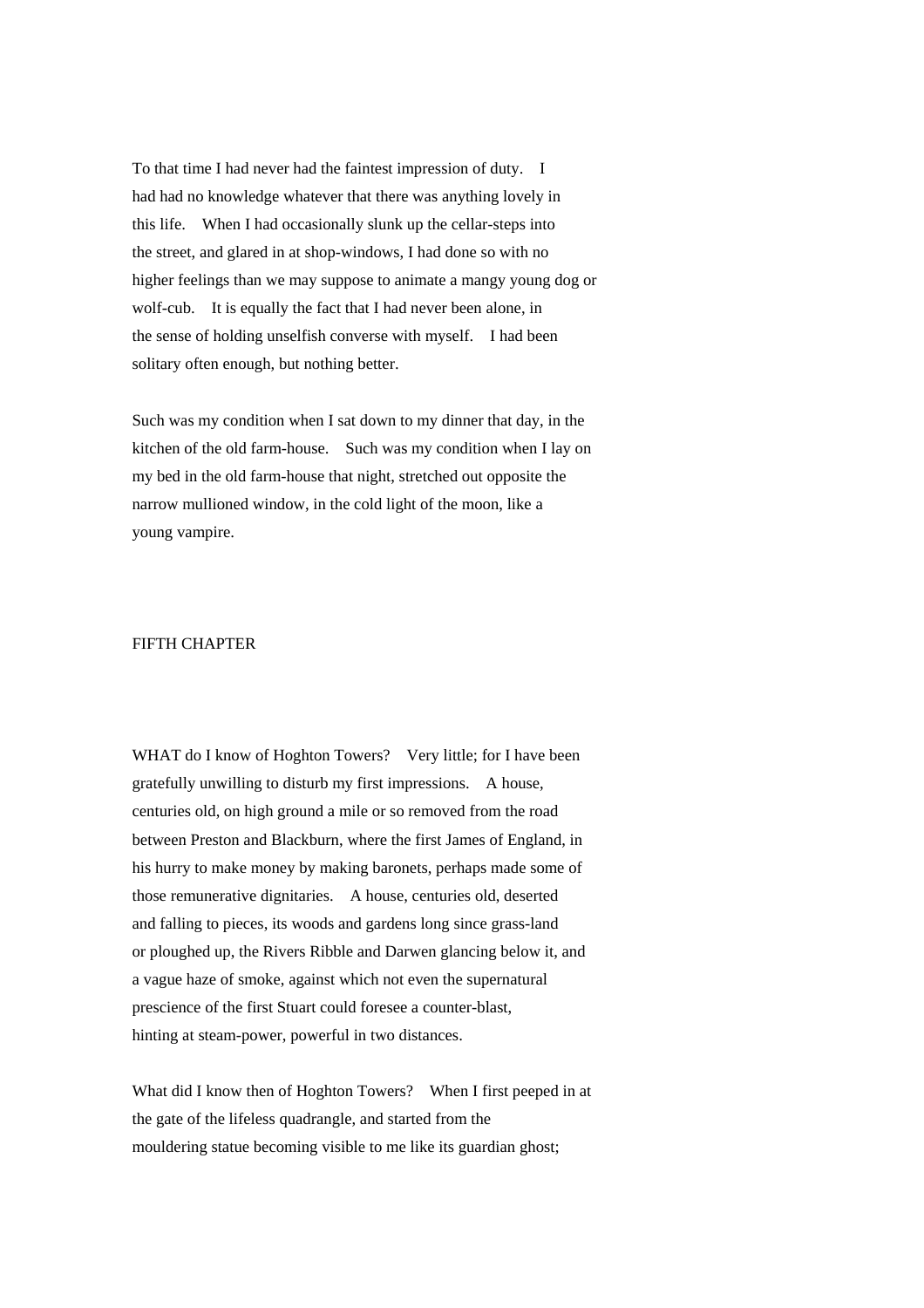when I stole round by the back of the farm-house, and got in among the ancient rooms, many of them with their floors and ceilings falling, the beams and rafters hanging dangerously down, the plaster dropping as I trod, the oaken panels stripped away, the windows half walled up, half broken; when I discovered a gallery commanding the old kitchen, and looked down between balustrades upon a massive old table and benches, fearing to see I know not what dead-alive creatures come in and seat themselves, and look up with I know not what dreadful eyes, or lack of eyes, at me; when all over the house I was awed by gaps and chinks where the sky stared sorrowfully at me, where the birds passed, and the ivy rustled, and the stains of winter weather blotched the rotten floors; when down at the bottom of dark pits of staircase, into which the stairs had sunk, green leaves trembled, butterflies fluttered, and bees hummed in and out through the broken door-ways; when encircling the whole ruin were sweet scents, and sights of fresh green growth, and ever-renewing life, that I had never dreamed of, - I say, when I passed into such clouded perception of these things as my dark soul could compass, what did I know then of Hoghton Towers?

I have written that the sky stared sorrowfully at me. Therein have I anticipated the answer. I knew that all these things looked sorrowfully at me; that they seemed to sigh or whisper, not without pity for me, 'Alas! poor worldly little devil!'

There were two or three rats at the bottom of one of the smaller pits of broken staircase when I craned over and looked in. They were scuffling for some prey that was there; and, when they started and hid themselves close together in the dark, I thought of the old life (it had grown old already) in the cellar.

How not to be this worldly little devil? how not to have a repugnance towards myself as I had towards the rats? I hid in a corner of one of the smaller chambers, frightened at myself, and crying (it was the first time I had ever cried for any cause not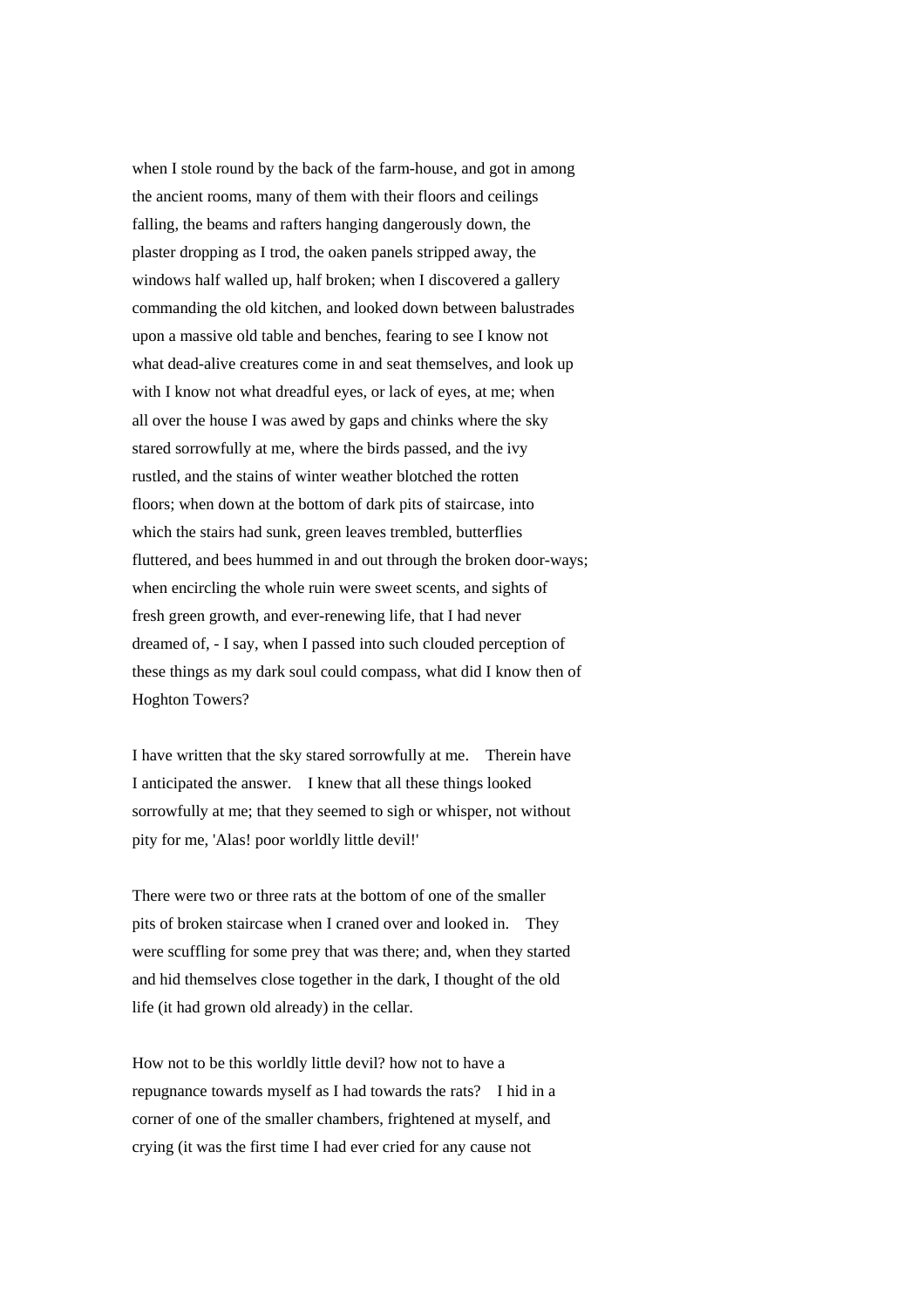purely physical), and I tried to think about it. One of the farmploughs came into my range of view just then; and it seemed to help me as it went on with its two horses up and down the field so peacefully and quietly.

There was a girl of about my own age in the farm-house family, and she sat opposite to me at the narrow table at meal-times. It had come into my mind, at our first dinner, that she might take the fever from me. The thought had not disquieted me then. I had only speculated how she would look under the altered circumstances, and whether she would die. But it came into my mind now, that I might try to prevent her taking the fever by keeping away from her. I knew I should have but scrambling board if I did; so much the less worldly and less devilish the deed would be, I thought.

From that hour, I withdrew myself at early morning into secret corners of the ruined house, and remained hidden there until she went to bed. At first, when meals were ready, I used to hear them calling me; and then my resolution weakened. But I strengthened it again by going farther off into the ruin, and getting out of hearing. I often watched for her at the dim windows; and, when I saw that she was fresh and rosy, felt much happier.

Out of this holding her in my thoughts, to the humanising of myself, I suppose some childish love arose within me. I felt, in some sort, dignified by the pride of protecting her, - by the pride of making the sacrifice for her. As my heart swelled with that new feeling, it insensibly softened about mother and father. It seemed to have been frozen before, and now to be thawed. The old ruin and all the lovely things that haunted it were not sorrowful for me only, but sorrowful for mother and father as well. Therefore did I cry again, and often too.

The farm-house family conceived me to be of a morose temper, and were very short with me; though they never stinted me in such broken fare as was to be got out of regular hours. One night when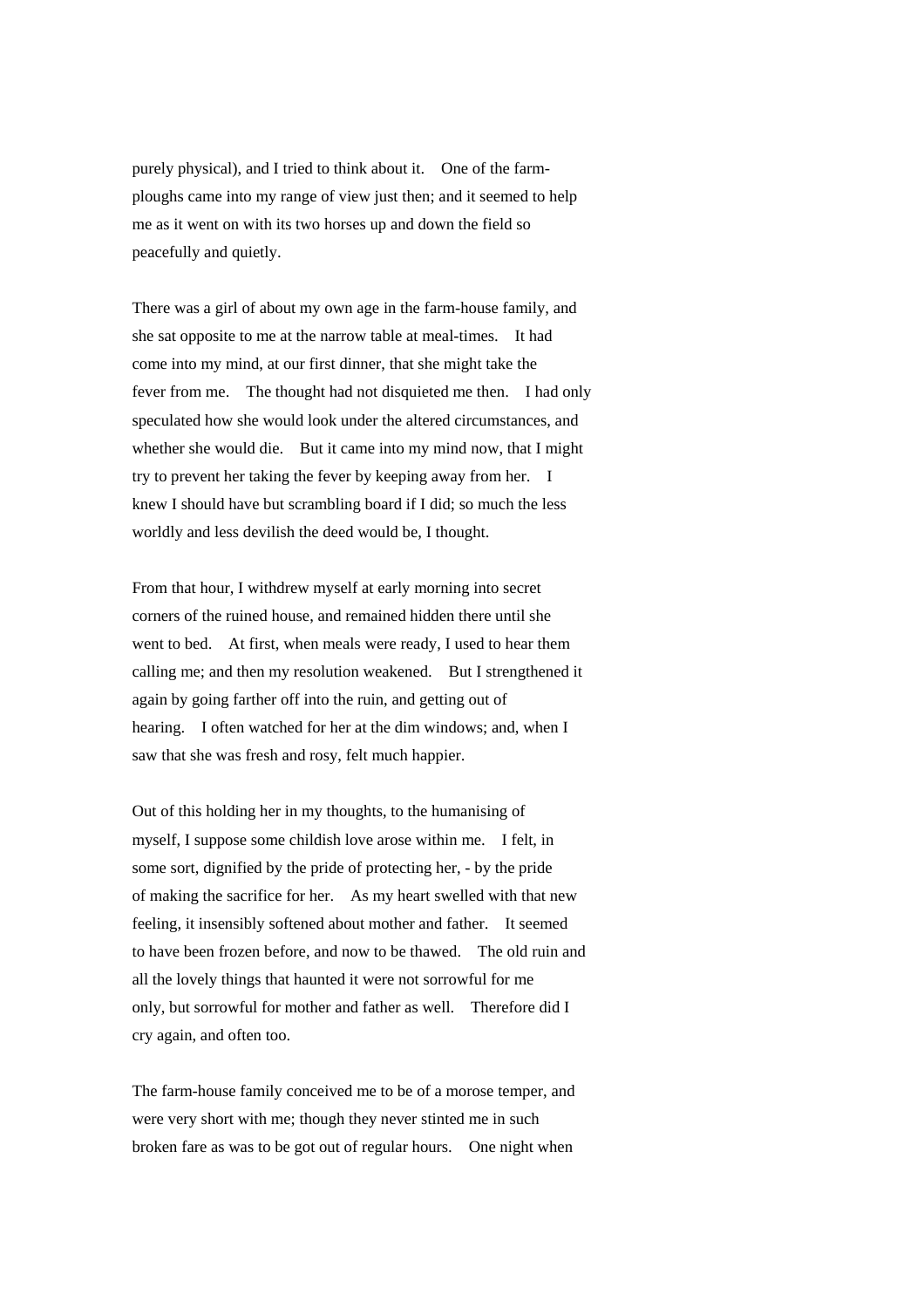I lifted the kitchen latch at my usual time, Sylvia (that was her pretty name) had but just gone out of the room. Seeing her ascending the opposite stairs, I stood still at the door. She had heard the clink of the latch, and looked round.

'George,' she called to me in a pleased voice, 'to-morrow is my birthday; and we are to have a fiddler, and there's a party of boys and girls coming in a cart, and we shall dance. I invite you. Be sociable for once, George.'

'I am very sorry, miss,' I answered; 'but I - but, no; I can't come.'

'You are a disagreeable, ill-humoured lad,' she returned disdainfully; 'and I ought not to have asked you. I shall never speak to you again.'

As I stood with my eyes fixed on the fire, after she was gone, I felt that the farmer bent his brows upon me.

'Eh, lad!' said he; 'Sylvy's right. You're as moody and broody a lad as never I set eyes on yet.'

I tried to assure him that I meant no harm; but he only said coldly, 'Maybe not, maybe not! There, get thy supper, get thy supper; and then thou canst sulk to thy heart's content again.'

Ah! if they could have seen me next day, in the ruin, watching for the arrival of the cart full of merry young guests; if they could have seen me at night, gliding out from behind the ghostly statue, listening to the music and the fall of dancing feet, and watching the lighted farm-house windows from the quadrangle when all the ruin was dark; if they could have read my heart, as I crept up to bed by the back way, comforting myself with the reflection, 'They will take no hurt from me,' - they would not have thought mine a morose or an unsocial nature.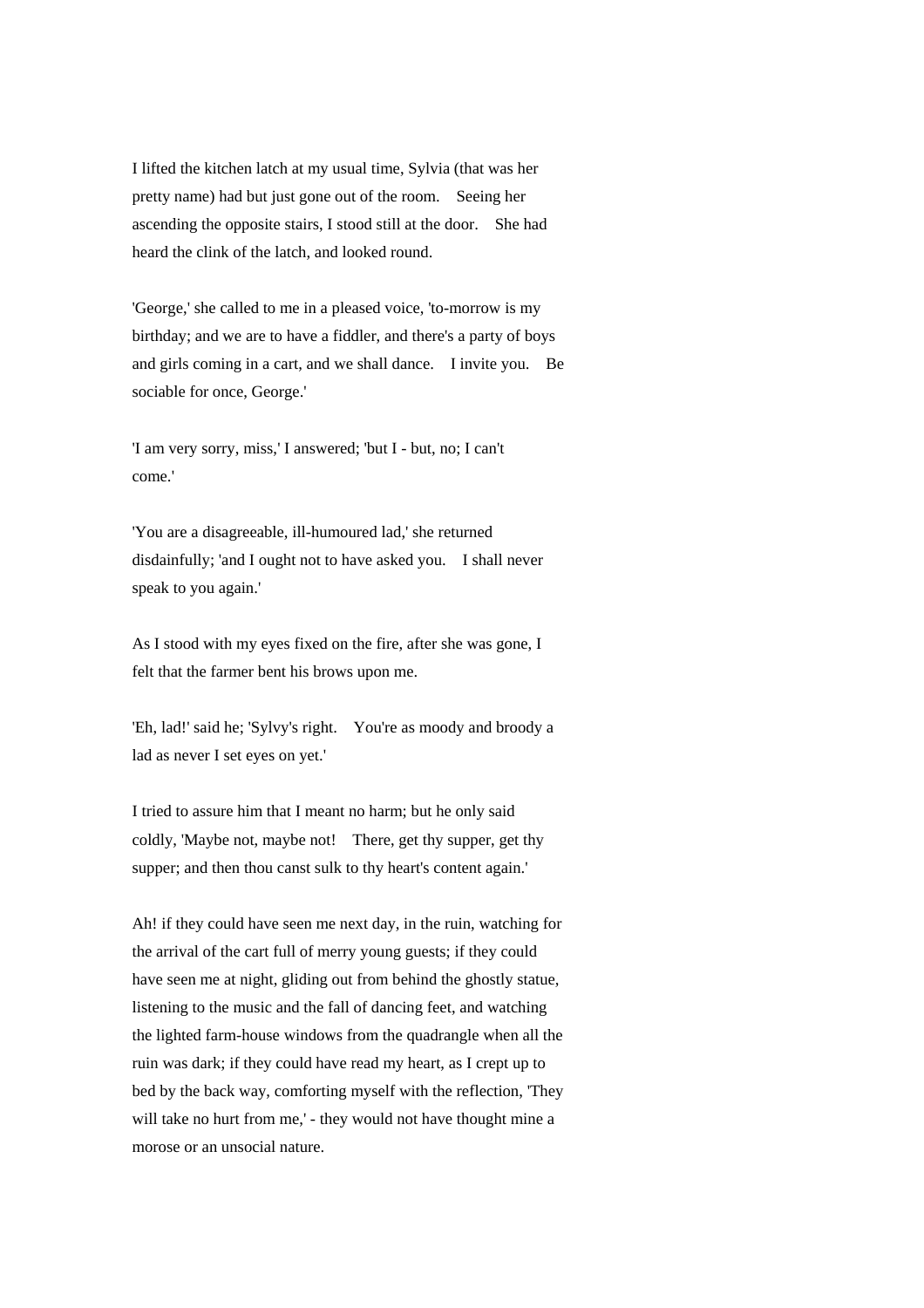It was in these ways that I began to form a shy disposition; to be of a timidly silent character under misconstruction; to have an inexpressible, perhaps a morbid, dread of ever being sordid or worldly. It was in these ways that my nature came to shape itself to such a mould, even before it was affected by the influences of the studious and retired life of a poor scholar.

### SIXTH CHAPTER

BROTHER HAWKYARD (as he insisted on my calling him) put me to school, and told me to work my way. 'You are all right, George,' he said. 'I have been the best servant the Lord has had in his service for this five-and-thirty year (O, I have!); and he knows the value of such a servant as I have been to him (O, yes, he does!); and he'll prosper your schooling as a part of my reward. That's what HE'll do, George. He'll do it for me.'

From the first I could not like this familiar knowledge of the ways of the sublime, inscrutable Almighty, on Brother Hawkyard's part. As I grew a little wiser, and still a little wiser, I liked it less and less. His manner, too, of confirming himself in a parenthesis, - as if, knowing himself, he doubted his own word, - I found distasteful. I cannot tell how much these dislikes cost me; for I had a dread that they were worldly.

As time went on, I became a Foundation-boy on a good foundation, and I cost Brother Hawkyard nothing. When I had worked my way so far, I worked yet harder, in the hope of ultimately getting a presentation to college and a fellowship. My health has never been strong (some vapour from the Preston cellar cleaves to me, I think); and what with much work and some weakness, I came again to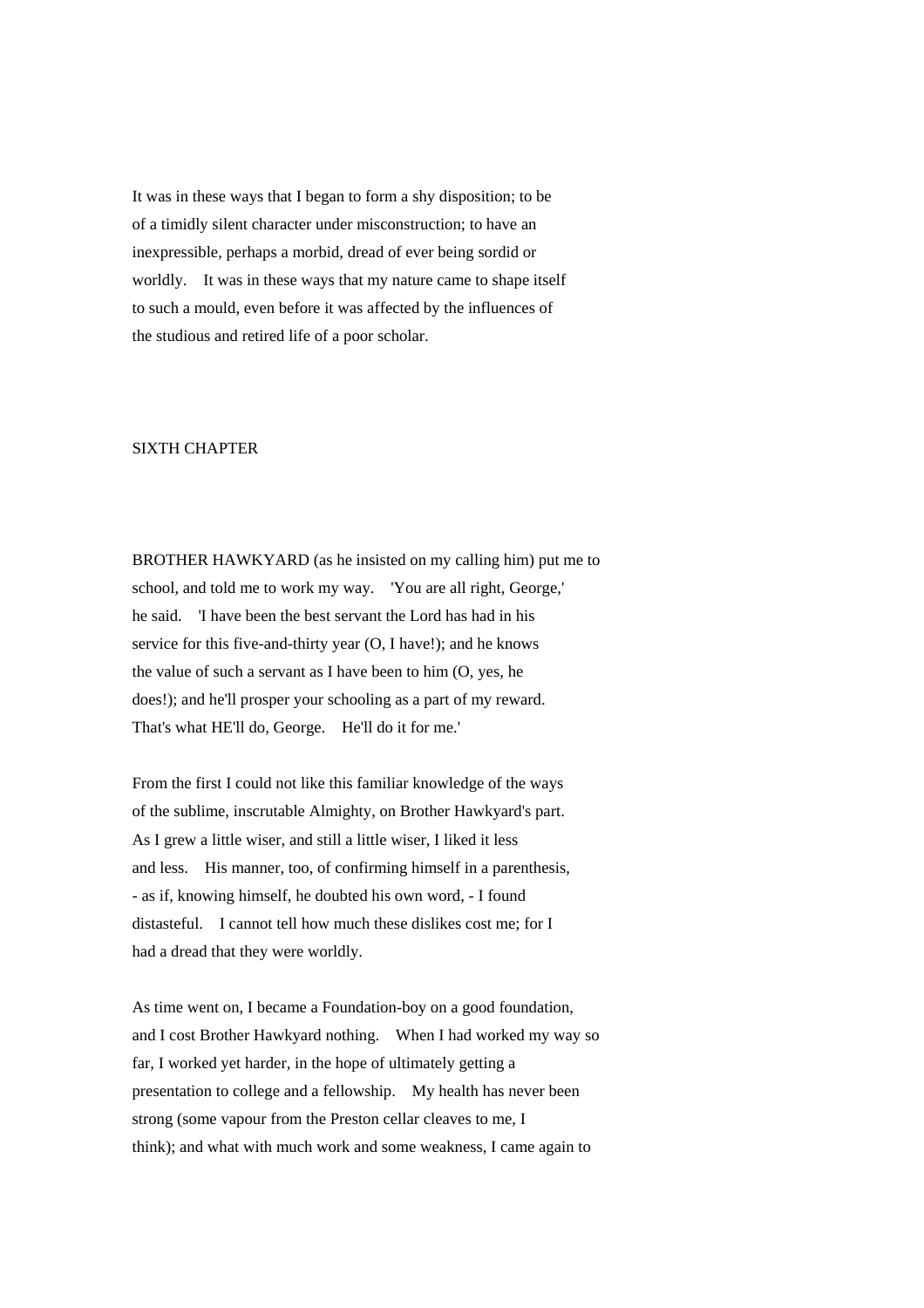be regarded - that is, by my fellow-students - as unsocial.

All through my time as a foundation-boy, I was within a few miles of Brother Hawkyard's congregation; and whenever I was what we called a leave-boy on a Sunday, I went over there at his desire. Before the knowledge became forced upon me that outside their place of meeting these brothers and sisters were no better than the rest of the human family, but on the whole were, to put the case mildly, as bad as most, in respect of giving short weight in their shops, and not speaking the truth, - I say, before this knowledge became forced upon me, their prolix addresses, their inordinate conceit, their daring ignorance, their investment of the Supreme Ruler of heaven and earth with their own miserable meannesses and littlenesses, greatly shocked me. Still, as their term for the frame of mind that could not perceive them to be in an exalted state of grace was the 'worldly' state, I did for a time suffer tortures under my inquiries of myself whether that young worldlydevilish spirit of mine could secretly be lingering at the bottom of my non-appreciation.

Brother Hawkyard was the popular expounder in this assembly, and generally occupied the platform (there was a little platform with a table on it, in lieu of a pulpit) first, on a Sunday afternoon. He was by trade a drysalter. Brother Gimblet, an elderly man with a crabbed face, a large dog's-eared shirt-collar, and a spotted blue neckerchief reaching up behind to the crown of his head, was also a drysalter and an expounder. Brother Gimblet professed the greatest admiration for Brother Hawkyard, but (I had thought more than once) bore him a jealous grudge.

Let whosoever may peruse these lines kindly take the pains here to read twice my solemn pledge, that what I write of the language and customs of the congregation in question I write scrupulously, literally, exactly, from the life and the truth.

On the first Sunday after I had won what I had so long tried for,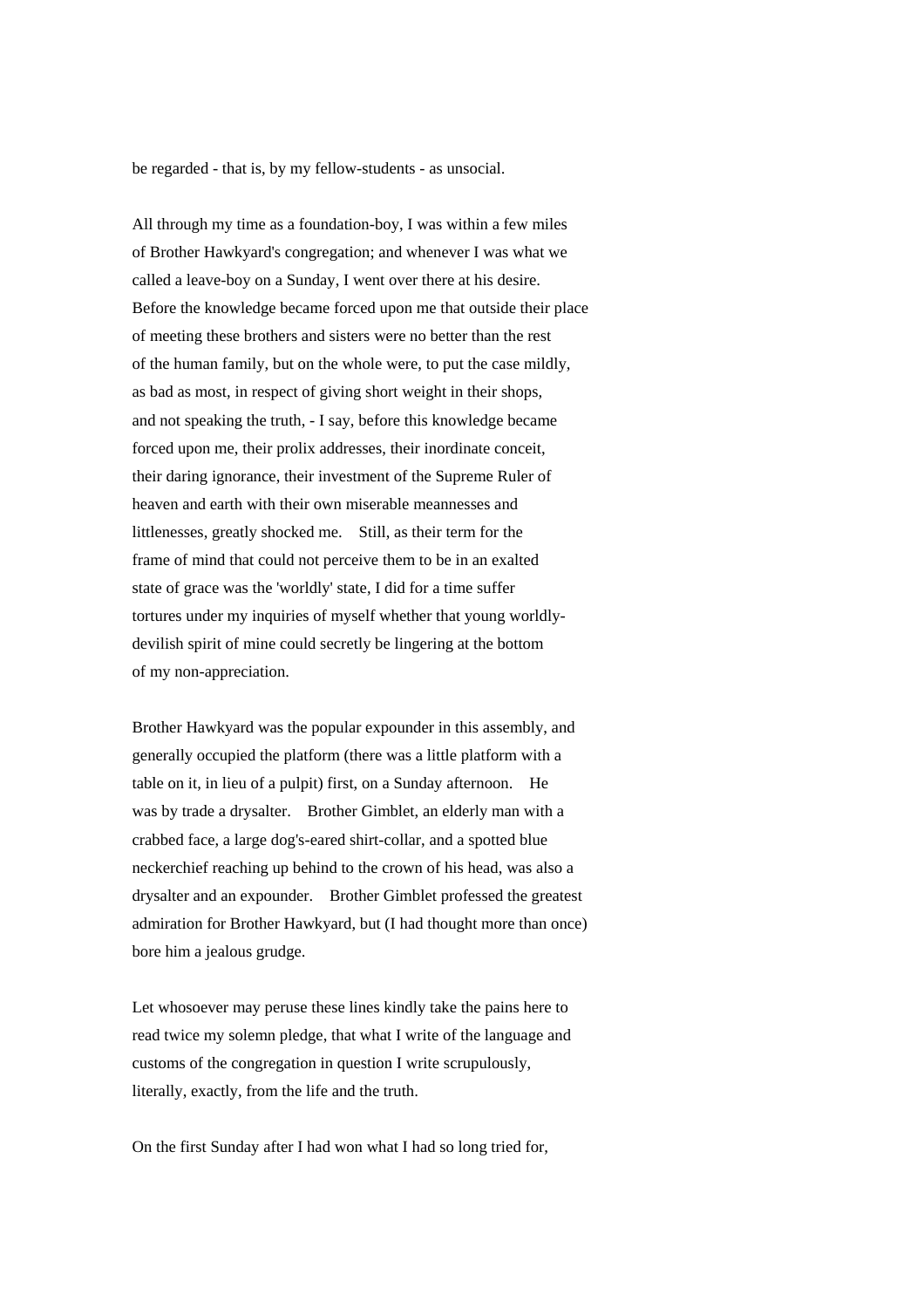and when it was certain that I was going up to college, Brother Hawkyard concluded a long exhortation thus:

'Well, my friends and fellow-sinners, now I told you when I began, that I didn't know a word of what I was going to say to you (and no, I did not!), but that it was all one to me, because I knew the Lord would put into my mouth the words I wanted.'

('That's it!' from Brother Gimblet.)

'And he did put into my mouth the words I wanted.'

('So he did!' from Brother Gimblet.)

'And why?'

('Ah, let's have that!' from Brother Gimblet.)

'Because I have been his faithful servant for five-and-thirty years, and because he knows it. For five-and-thirty years! And he knows it, mind you! I got those words that I wanted on account of my wages. I got 'em from the Lord, my fellow-sinners. Down! I said, "Here's a heap of wages due; let us have something down, on account." And I got it down, and I paid it over to you; and you won't wrap it up in a napkin, nor yet in a towel, nor yet pocketankercher, but you'll put it out at good interest. Very well. Now, my brothers and sisters and fellow-sinners, I am going to conclude with a question, and I'll make it so plain (with the help of the Lord, after five-and-thirty years, I should rather hope!) as that the Devil shall not be able to confuse it in your heads, - which he would be overjoyed to do.'

('Just his way. Crafty old blackguard!' from Brother Gimblet.)

'And the question is this, Are the angels learned?'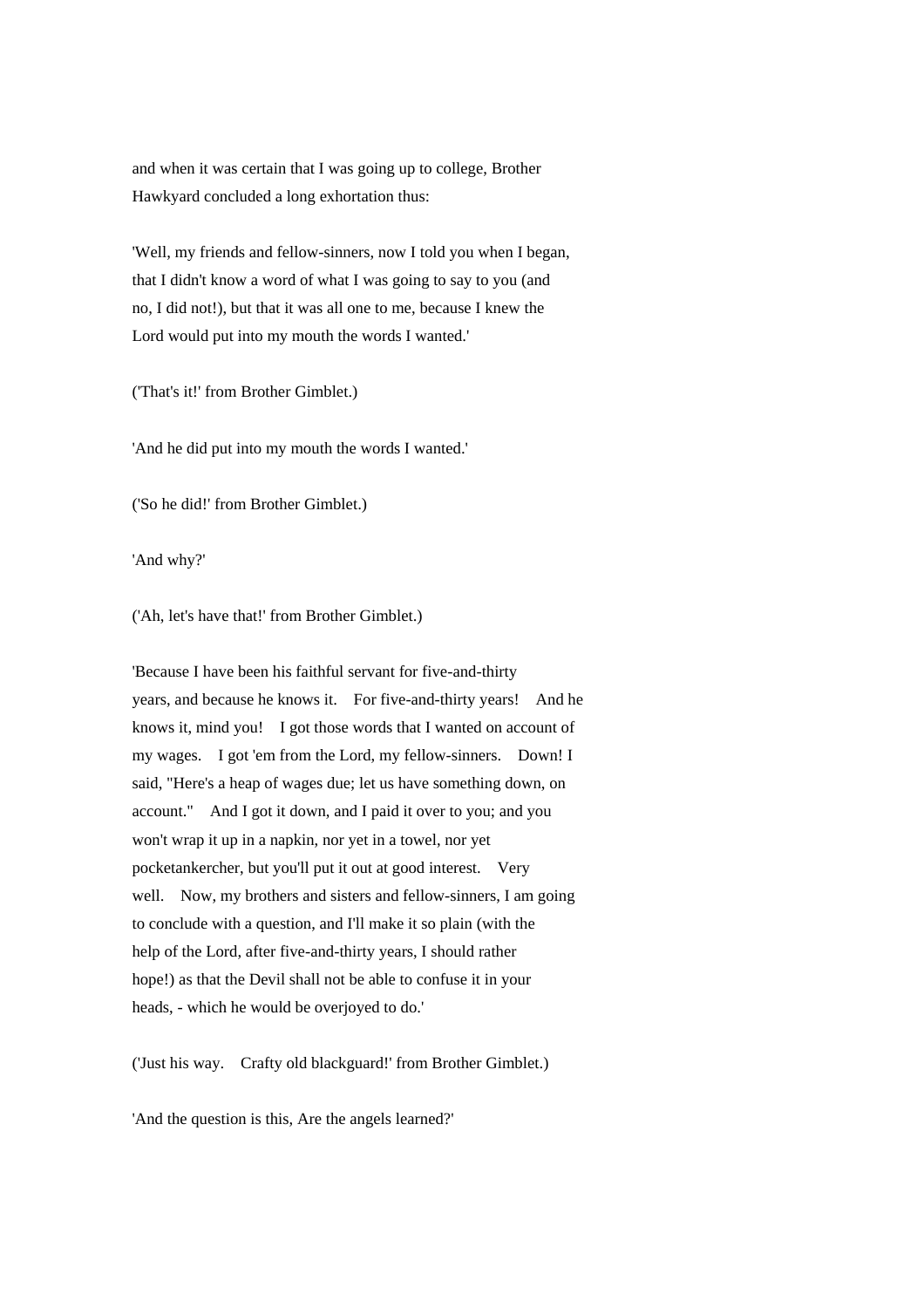('Not they. Not a bit on it!' from Brother Gimblet, with the greatest confidence.)

'Not they. And where's the proof? sent ready-made by the hand of the Lord. Why, there's one among us here now, that has got all the learning that can be crammed into him. I got him all the learning that could be crammed into him. His grandfather' (this I had never heard before) 'was a brother of ours. He was Brother Parksop. That's what he was. Parksop; Brother Parksop. His worldly name was Parksop, and he was a brother of this brotherhood. Then wasn't he Brother Parksop?'

('Must be. Couldn't help hisself!' from Brother Gimblet.)

'Well, he left that one now here present among us to the care of a brother-sinner of his (and that brother-sinner, mind you, was a sinner of a bigger size in his time than any of you; praise the Lord!), Brother Hawkyard. Me. I got him without fee or reward, without a morsel of myrrh, or frankincense, nor yet amber, letting alone the honeycomb, - all the learning that could be crammed into him. Has it brought him into our temple, in the spirit? No. Have we had any ignorant brothers and sisters that didn't know round O from crooked S, come in among us meanwhile? Many. Then the angels are NOT learned; then they don't so much as know their alphabet. And now, my friends and fellow-sinners, having brought it to that, perhaps some brother present - perhaps you, Brother Gimblet - will pray a bit for us?'

Brother Gimblet undertook the sacred function, after having drawn his sleeve across his mouth, and muttered, 'Well! I don't know as I see my way to hitting any of you quite in the right place neither.' He said this with a dark smile, and then began to bellow. What we were specially to be preserved from, according to his solicitations, was, despoilment of the orphan, suppression of testamentary intentions on the part of a father or (say) grandfather, appropriation of the orphan's house-property, feigning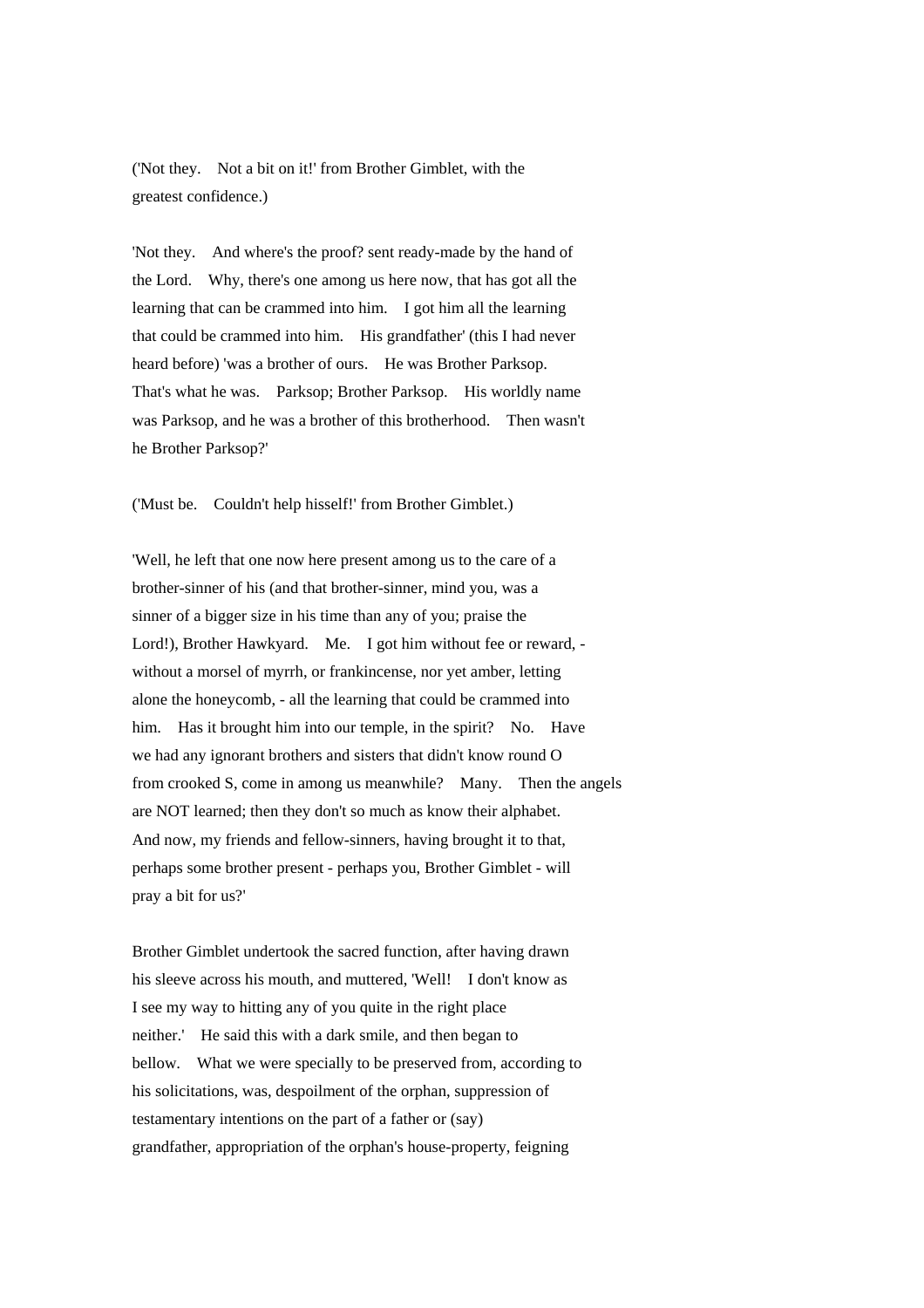to give in charity to the wronged one from whom we withheld his due; and that class of sins. He ended with the petition, 'Give us peace!' which, speaking for myself, was very much needed after twenty minutes of his bellowing.

Even though I had not seen him when he rose from his knees, steaming with perspiration, glance at Brother Hawkyard, and even though I had not heard Brother Hawkyard's tone of congratulating him on the vigour with which he had roared, I should have detected a malicious application in this prayer. Unformed suspicions to a similar effect had sometimes passed through my mind in my earlier school-days, and had always caused me great distress; for they were worldly in their nature, and wide, very wide, of the spirit that had drawn me from Sylvia. They were sordid suspicions, without a shadow of proof. They were worthy to have originated in the unwholesome cellar. They were not only without proof, but against proof; for was I not myself a living proof of what Brother Hawkyard had done? and without him, how should I ever have seen the sky look sorrowfully down upon that wretched boy at Hoghton Towers?

Although the dread of a relapse into a stage of savage selfishness was less strong upon me as I approached manhood, and could act in an increased degree for myself, yet I was always on my guard against any tendency to such relapse. After getting these suspicions under my feet, I had been troubled by not being able to like Brother Hawkyard's manner, or his professed religion. So it came about, that, as I walked back that Sunday evening, I thought it would be an act of reparation for any such injury my struggling thoughts had unwillingly done him, if I wrote, and placed in his hands, before going to college, a full acknowledgment of his goodness to me, and an ample tribute of thanks. It might serve as an implied vindication of him against any dark scandal from a rival brother and expounder, or from any other quarter.

Accordingly, I wrote the document with much care. I may add with much feeling too; for it affected me as I went on. Having no set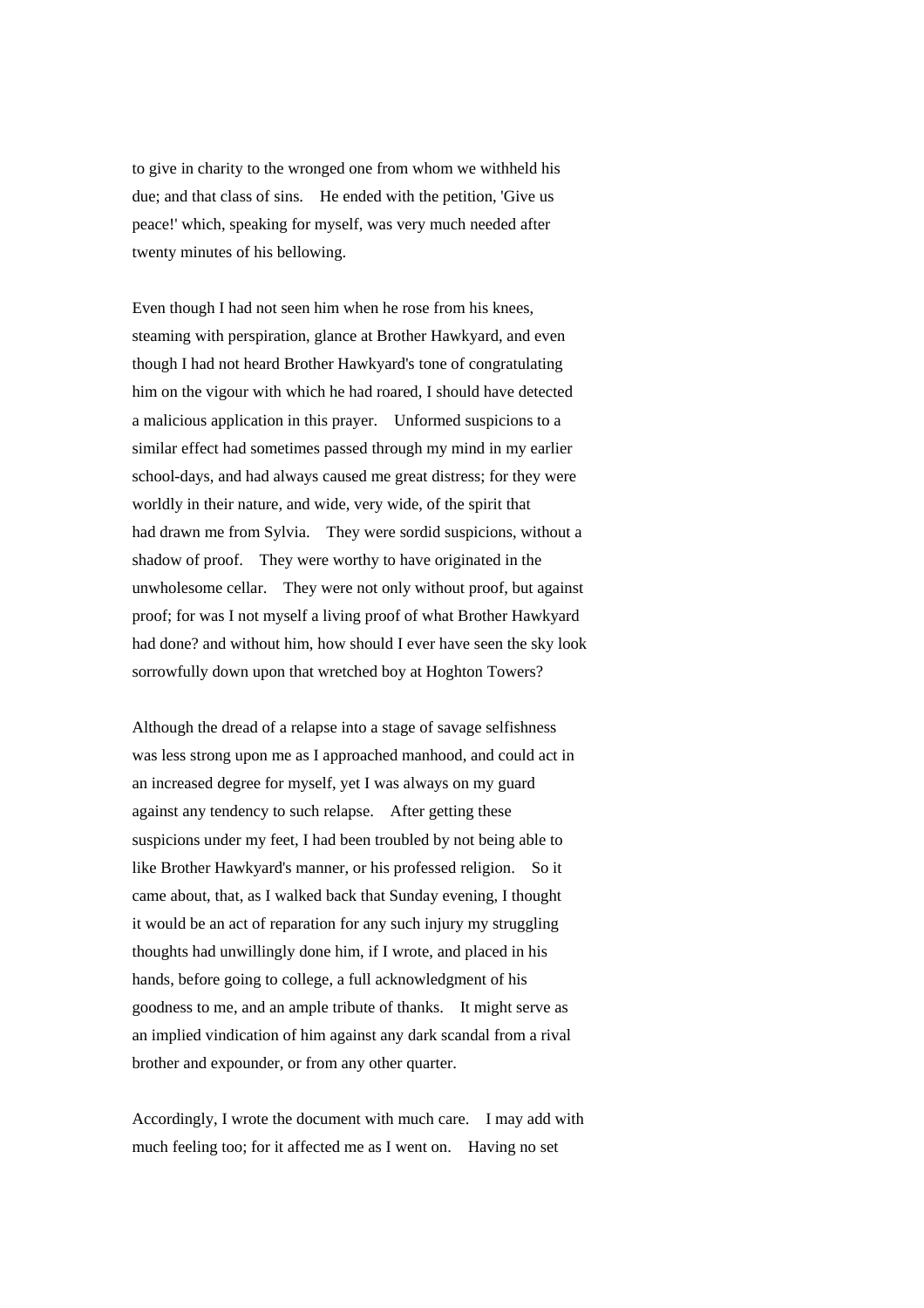studies to pursue, in the brief interval between leaving the Foundation and going to Cambridge, I determined to walk out to his place of business, and give it into his own hands.

It was a winter afternoon, when I tapped at the door of his little counting-house, which was at the farther end of his long, low shop. As I did so (having entered by the back yard, where casks and boxes were taken in, and where there was the inscription, 'Private way to the counting-house'), a shopman called to me from the counter that he was engaged.

'Brother Gimblet' (said the shopman, who was one of the brotherhood) 'is with him.'

I thought this all the better for my purpose, and made bold to tap again. They were talking in a low tone, and money was passing; for I heard it being counted out.

'Who is it?' asked Brother Hawkyard, sharply.

'George Silverman,' I answered, holding the door open. 'May I come in?'

Both brothers seemed so astounded to see me that I felt shyer than usual. But they looked quite cadaverous in the early gaslight, and perhaps that accidental circumstance exaggerated the expression of their faces.

'What is the matter?' asked Brother Hawkyard.

'Ay! what is the matter?' asked Brother Gimblet.

'Nothing at all,' I said, diffidently producing my document: 'I am only the bearer of a letter from myself.'

'From yourself, George?' cried Brother Hawkyard.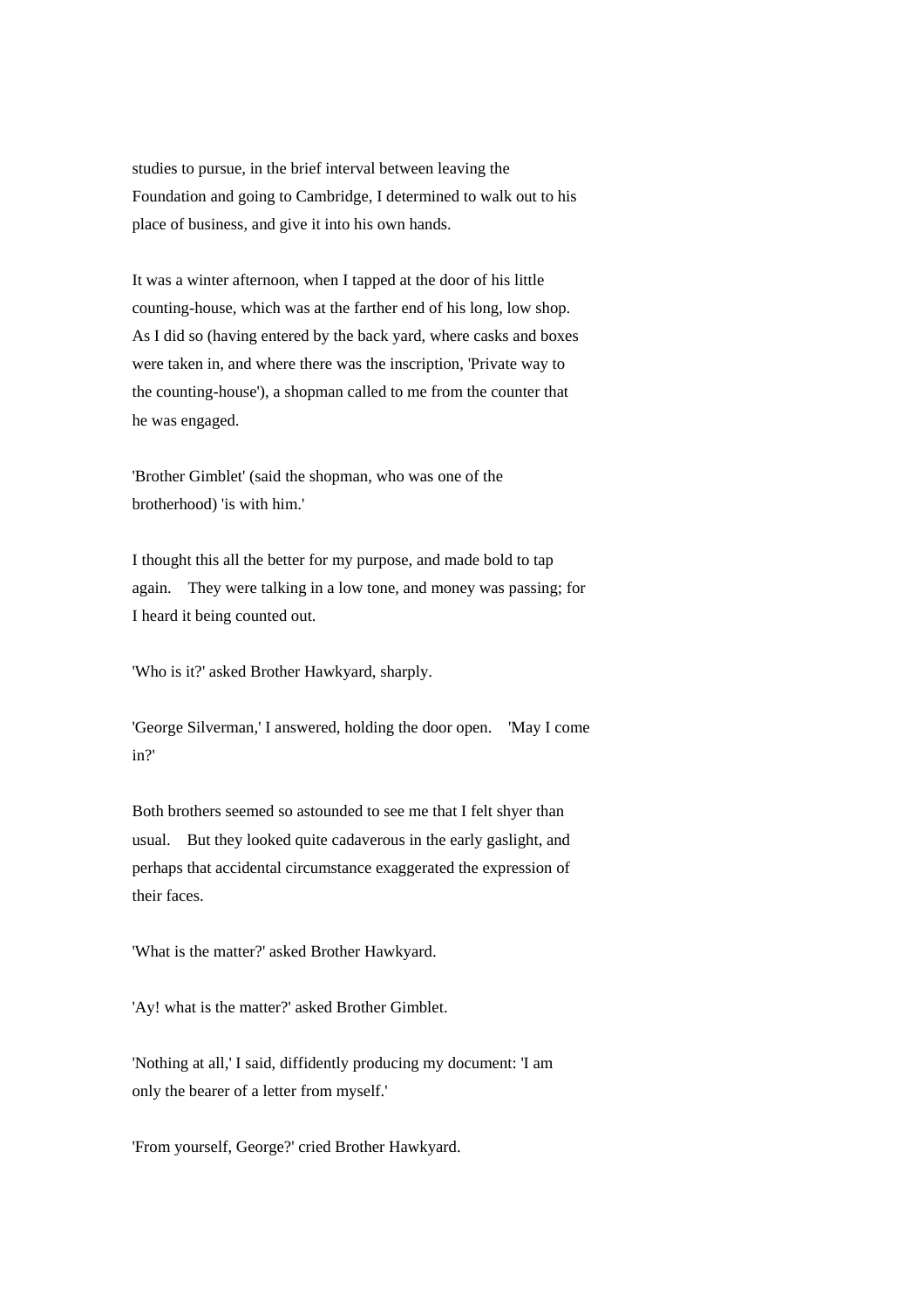'And to you,' said I.

'And to me, George?'

He turned paler, and opened it hurriedly; but looking over it, and seeing generally what it was, became less hurried, recovered his colour, and said, 'Praise the Lord!'

'That's it!' cried Brother Gimblet. 'Well put! Amen.'

Brother Hawkyard then said, in a livelier strain, 'You must know, George, that Brother Gimblet and I are going to make our two businesses one. We are going into partnership. We are settling it now. Brother Gimblet is to take one clear half of the profits (O, yes! he shall have it; he shall have it to the last farthing).'

'D.V.!' said Brother Gimblet, with his right fist firmly clinched on his right leg.

'There is no objection,' pursued Brother Hawkyard, 'to my reading this aloud, George?'

As it was what I expressly desired should be done, after yesterday's prayer, I more than readily begged him to read it aloud. He did so; and Brother Gimblet listened with a crabbed smile.

'It was in a good hour that I came here,' he said, wrinkling up his eyes. 'It was in a good hour, likewise, that I was moved yesterday to depict for the terror of evil-doers a character the direct opposite of Brother Hawkyard's. But it was the Lord that done it: I felt him at it while I was perspiring.'

After that it was proposed by both of them that I should attend the congregation once more before my final departure. What my shy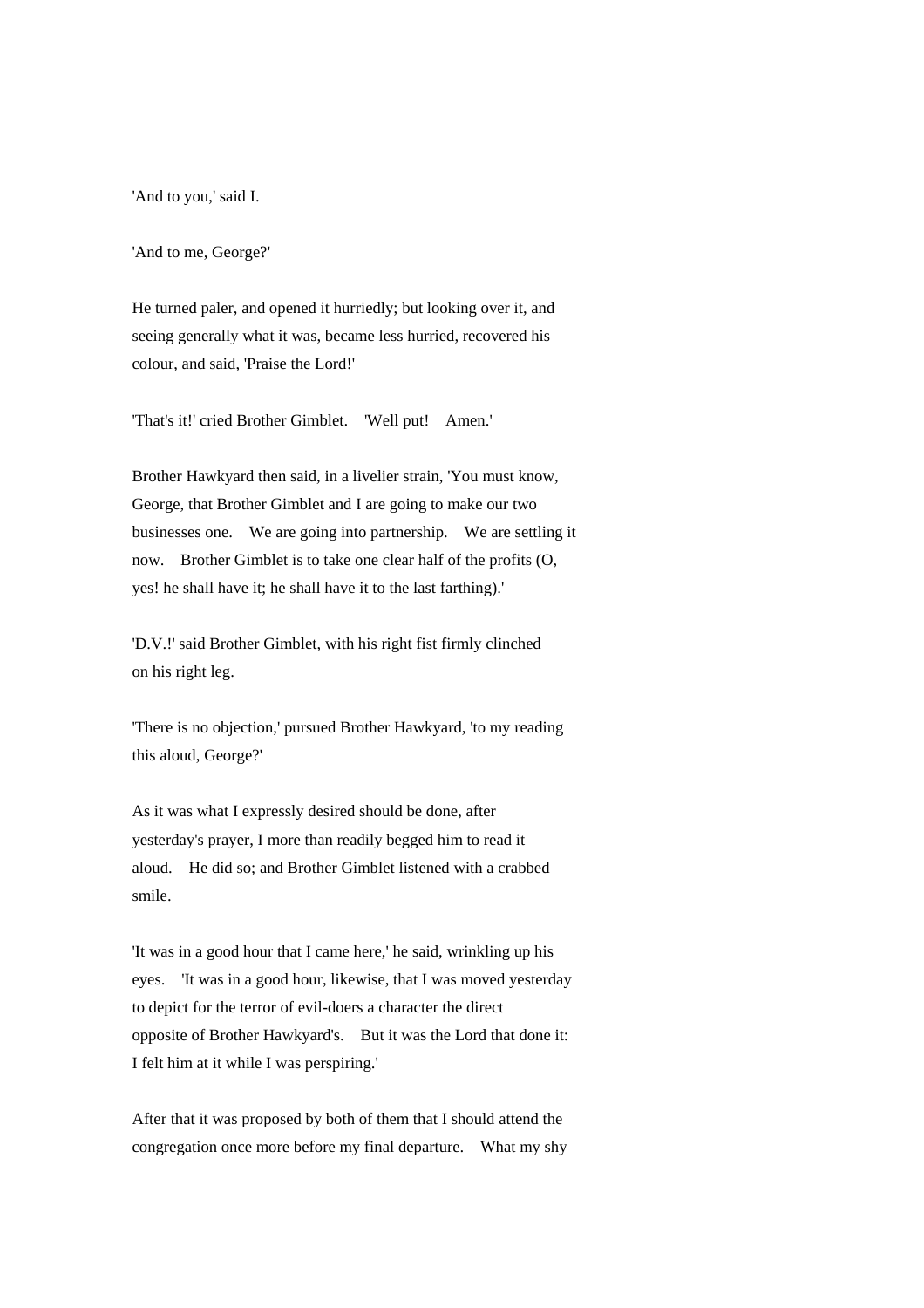reserve would undergo, from being expressly preached at and prayed at, I knew beforehand. But I reflected that it would be for the last time, and that it might add to the weight of my letter. It was well known to the brothers and sisters that there was no place taken for me in THEIR paradise; and if I showed this last token of deference to Brother Hawkyard, notoriously in despite of my own sinful inclinations, it might go some little way in aid of my statement that he had been good to me, and that I was grateful to him. Merely stipulating, therefore, that no express endeavour should be made for my conversion, - which would involve the rolling of several brothers and sisters on the floor, declaring that they felt all their sins in a heap on their left side, weighing so many pounds avoirdupois, as I knew from what I had seen of those repulsive mysteries, - I promised.

Since the reading of my letter, Brother Gimblet had been at intervals wiping one eye with an end of his spotted blue neckerchief, and grinning to himself. It was, however, a habit that brother had, to grin in an ugly manner even when expounding. I call to mind a delighted snarl with which he used to detail from the platform the torments reserved for the wicked (meaning all human creation except the brotherhood), as being remarkably hideous.

I left the two to settle their articles of partnership, and count money; and I never saw them again but on the following Sunday. Brother Hawkyard died within two or three years, leaving all he possessed to Brother Gimblet, in virtue of a will dated (as I have been told) that very day.

Now I was so far at rest with myself, when Sunday came, knowing that I had conquered my own mistrust, and righted Brother Hawkyard in the jaundiced vision of a rival, that I went, even to that coarse chapel, in a less sensitive state than usual. How could I foresee that the delicate, perhaps the diseased, corner of my mind, where I winced and shrunk when it was touched, or was even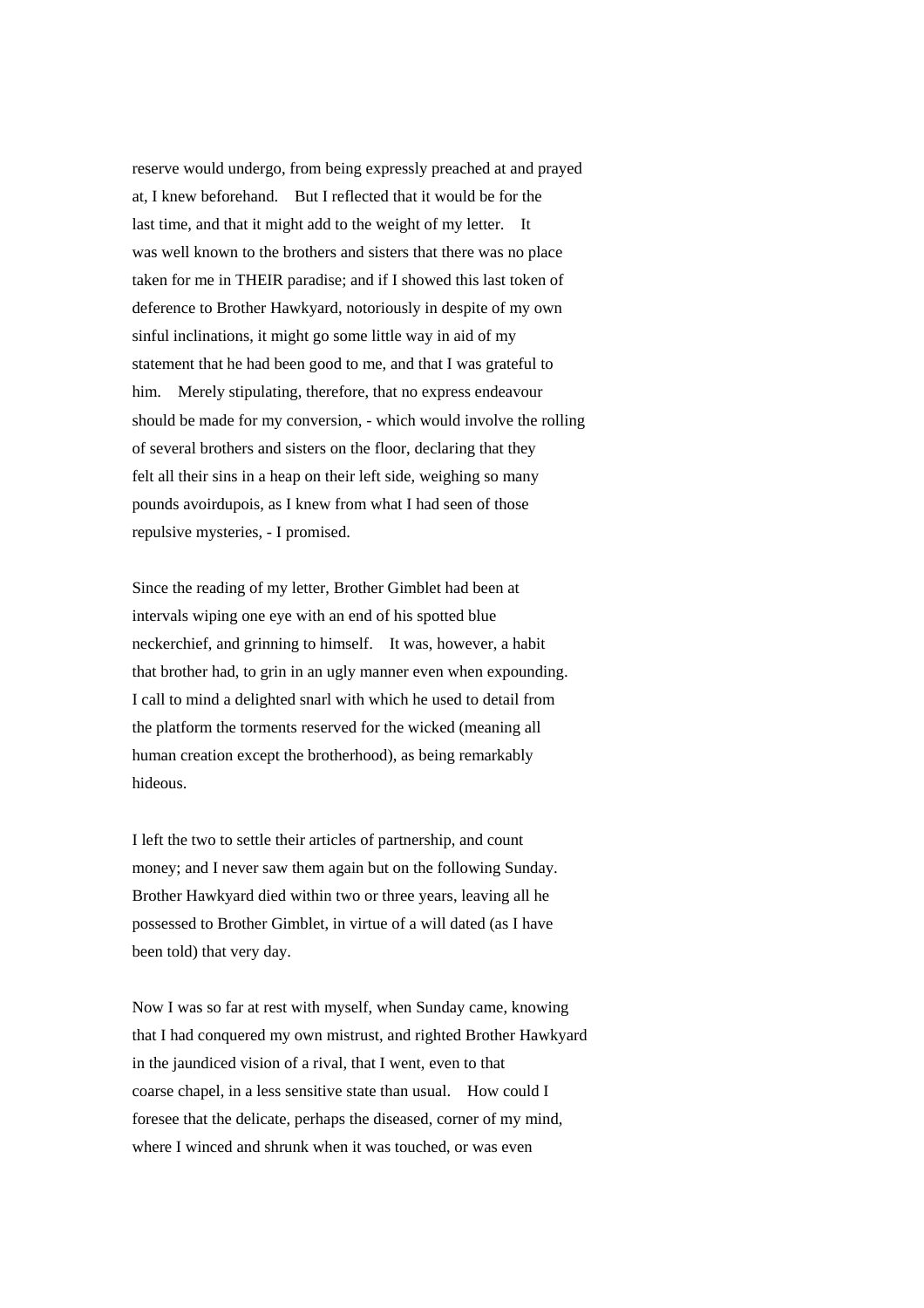#### approached, would be handled as the theme of the whole proceedings?

On this occasion it was assigned to Brother Hawkyard to pray, and to Brother Gimblet to preach. The prayer was to open the ceremonies; the discourse was to come next. Brothers Hawkyard and Gimblet were both on the platform; Brother Hawkyard on his knees at the table, unmusically ready to pray; Brother Gimblet sitting against the wall, grinningly ready to preach.

'Let us offer up the sacrifice of prayer, my brothers and sisters and fellow-sinners.' Yes; but it was I who was the sacrifice. It was our poor, sinful, worldly-minded brother here present who was wrestled for. The now-opening career of this our unawakened brother might lead to his becoming a minister of what was called 'the church.' That was what HE looked to. The church. Not the chapel, Lord. The church. No rectors, no vicars, no archdeacons, no bishops, no archbishops, in the chapel, but, O Lord! many such in the church. Protect our sinful brother from his love of lucre. Cleanse from our unawakened brother's breast his sin of worldlymindedness. The prayer said infinitely more in words, but nothing more to any intelligible effect.

Then Brother Gimblet came forward, and took (as I knew he would) the text, 'My kingdom is not of this world.' Ah! but whose was, my fellow-sinners? Whose? Why, our brother's here present was. The only kingdom he had an idea of was of this world. ('That's it!' from several of the congregation.) What did the woman do when she lost the piece of money? Went and looked for it. What should our brother do when he lost his way? ('Go and look for it,' from a sister.) Go and look for it, true. But must he look for it in the right direction, or in the wrong? ('In the right,' from a brother.) There spake the prophets! He must look for it in the right direction, or he couldn't find it. But he had turned his back upon the right direction, and he wouldn't find it. Now, my fellow-sinners, to show you the difference betwixt worldlymindedness and unworldly-mindedness, betwixt kingdoms not of this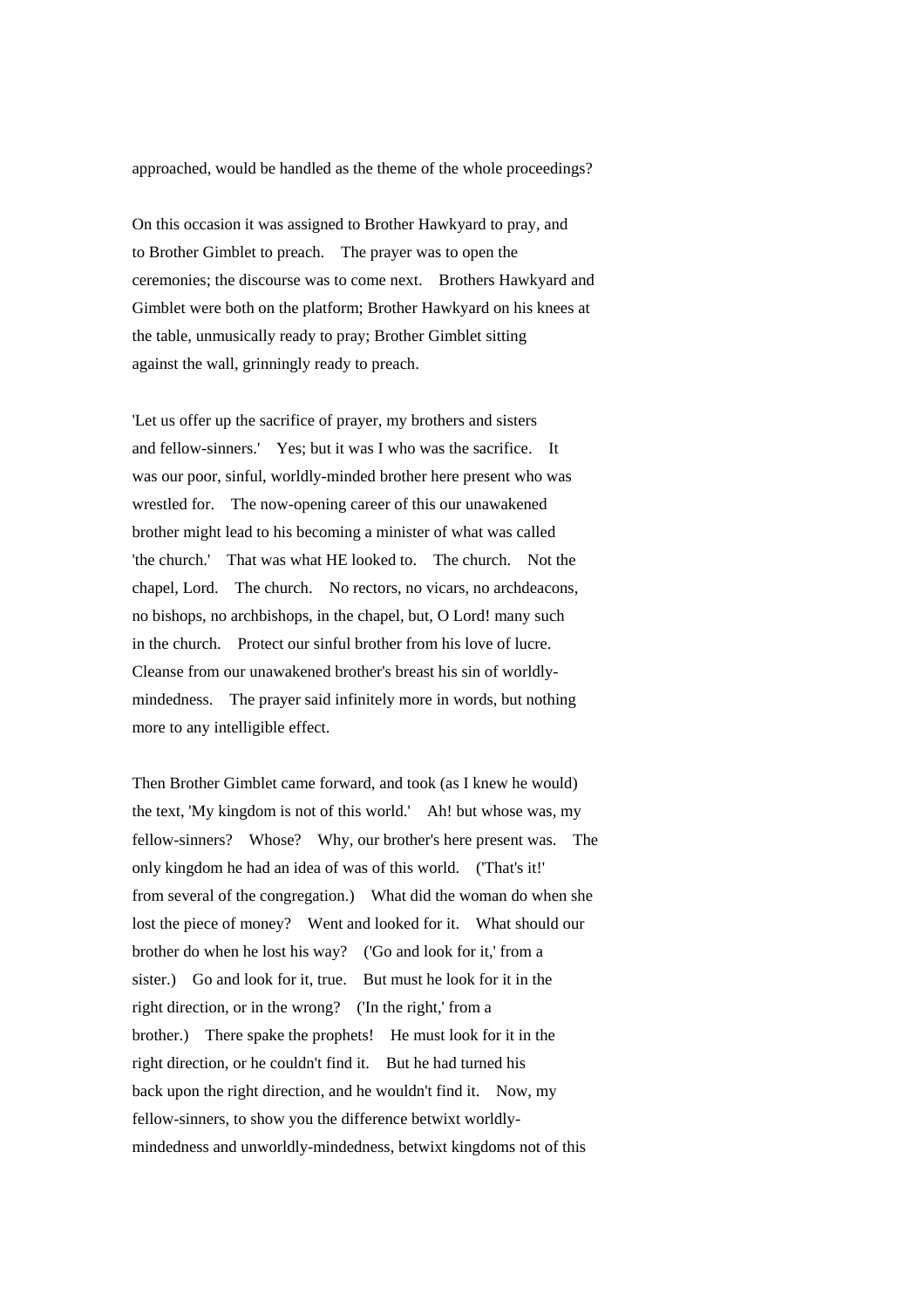world and kingdoms OF this world, here was a letter wrote by even our worldly-minded brother unto Brother Hawkyard. Judge, from hearing of it read, whether Brother Hawkyard was the faithful steward that the Lord had in his mind only t'other day, when, in this very place, he drew you the picter of the unfaithful one; for it was him that done it, not me. Don't doubt that!

Brother Gimblet then groaned and bellowed his way through my composition, and subsequently through an hour. The service closed with a hymn, in which the brothers unanimously roared, and the sisters unanimously shrieked at me, That I by wiles of worldly gain was mocked, and they on waters of sweet love were rocked; that I with mammon struggled in the dark, while they were floating in a second ark.

I went out from all this with an aching heart and a weary spirit: not because I was quite so weak as to consider these narrow creatures interpreters of the Divine Majesty and Wisdom, but because I was weak enough to feel as though it were my hard fortune to be misrepresented and misunderstood, when I most tried to subdue any risings of mere worldliness within me, and when I most hoped that, by dint of trying earnestly, I had succeeded.

#### SEVENTH CHAPTER

MY timidity and my obscurity occasioned me to live a secluded life at college, and to be little known. No relative ever came to visit me, for I had no relative. No intimate friends broke in upon my studies, for I made no intimate friends. I supported myself on my scholarship, and read much. My college time was otherwise not so very different from my time at Hoghton Towers.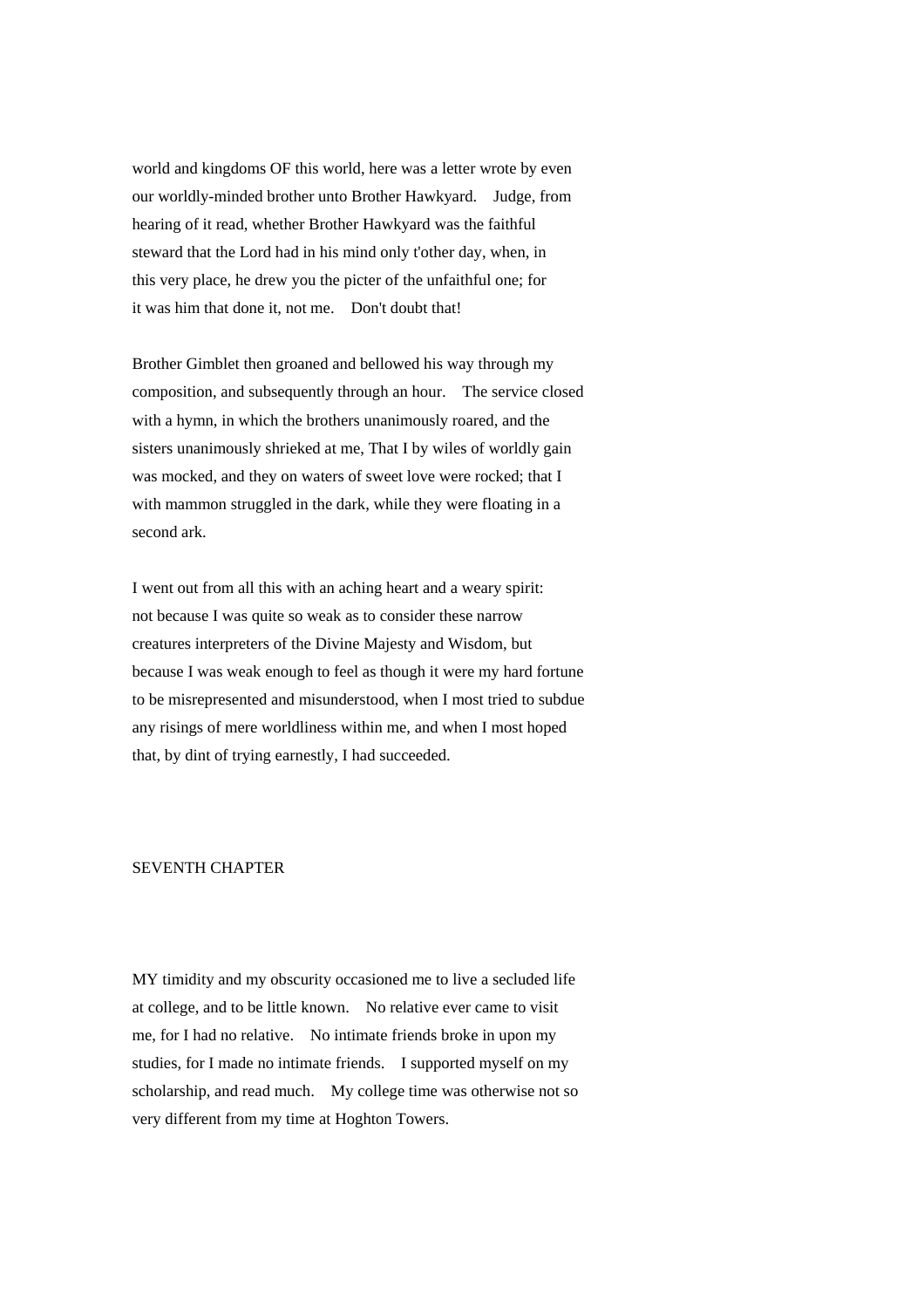Knowing myself to be unfit for the noisier stir of social existence, but believing myself qualified to do my duty in a moderate, though earnest way, if I could obtain some small preferment in the Church, I applied my mind to the clerical profession. In due sequence I took orders, was ordained, and began to look about me for employment. I must observe that I had taken a good degree, that I had succeeded in winning a good fellowship, and that my means were ample for my retired way of life. By this time I had read with several young men; and the occupation increased my income, while it was highly interesting to me. I once accidentally overheard our greatest don say, to my boundless joy, 'That he heard it reported of Silverman that his gift of quiet explanation, his patience, his amiable temper, and his conscientiousness made him the best of coaches.' May my 'gift of quiet explanation' come more seasonably and powerfully to my aid in this present explanation than I think it will!

It may be in a certain degree owing to the situation of my collegerooms (in a corner where the daylight was sobered), but it is in a much larger degree referable to the state of my own mind, that I seem to myself, on looking back to this time of my life, to have been always in the peaceful shade. I can see others in the sunlight; I can see our boats' crews and our athletic young men on the glistening water, or speckled with the moving lights of sunlit leaves; but I myself am always in the shadow looking on. Not unsympathetically, - God forbid! - but looking on alone, much as I looked at Sylvia from the shadows of the ruined house, or looked at the red gleam shining through the farmer's windows, and listened to the fall of dancing feet, when all the ruin was dark that night in the quadrangle.

I now come to the reason of my quoting that laudation of myself above given. Without such reason, to repeat it would have been mere boastfulness.

Among those who had read with me was Mr. Fareway, second son of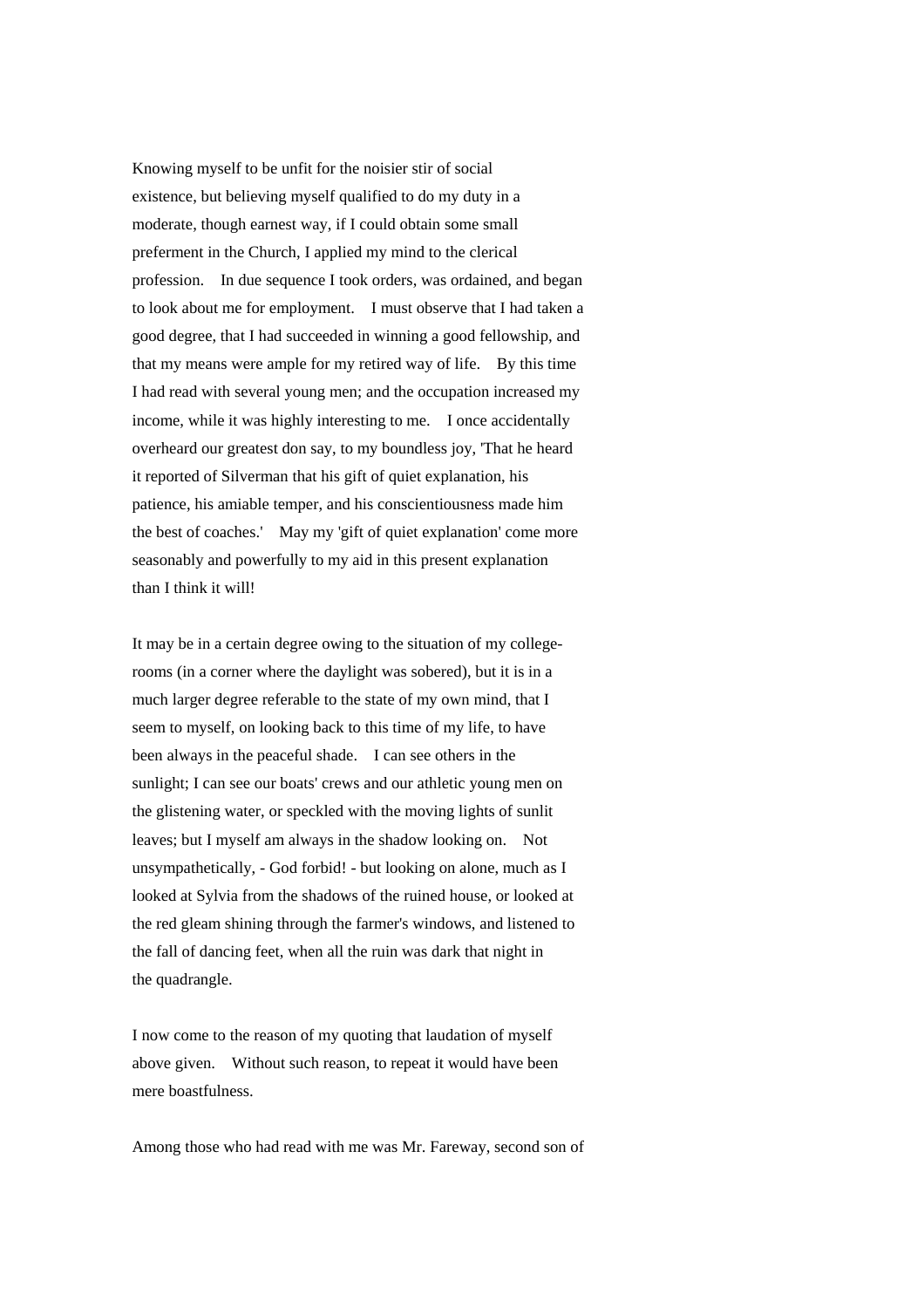Lady Fareway, widow of Sir Gaston Fareway, baronet. This young gentleman's abilities were much above the average; but he came of a rich family, and was idle and luxurious. He presented himself to me too late, and afterwards came to me too irregularly, to admit of my being of much service to him. In the end, I considered it my duty to dissuade him from going up for an examination which he could never pass; and he left college without a degree. After his departure, Lady Fareway wrote to me, representing the justice of my returning half my fee, as I had been of so little use to her son. Within my knowledge a similar demand had not been made in any other case; and I most freely admit that the justice of it had not occurred to me until it was pointed out. But I at once perceived it, yielded to it, and returned the money -

Mr. Fareway had been gone two years or more, and I had forgotten him, when he one day walked into my rooms as I was sitting at my books.

Said he, after the usual salutations had passed, 'Mr. Silverman, my mother is in town here, at the hotel, and wishes me to present you to her.'

I was not comfortable with strangers, and I dare say I betrayed that I was a little nervous or unwilling. 'For,' said he, without my having spoken, 'I think the interview may tend to the advancement of your prospects.'

It put me to the blush to think that I should be tempted by a worldly reason, and I rose immediately.

Said Mr. Fareway, as we went along, 'Are you a good hand at business?'

'I think not,' said I.

Said Mr. Fareway then, 'My mother is.'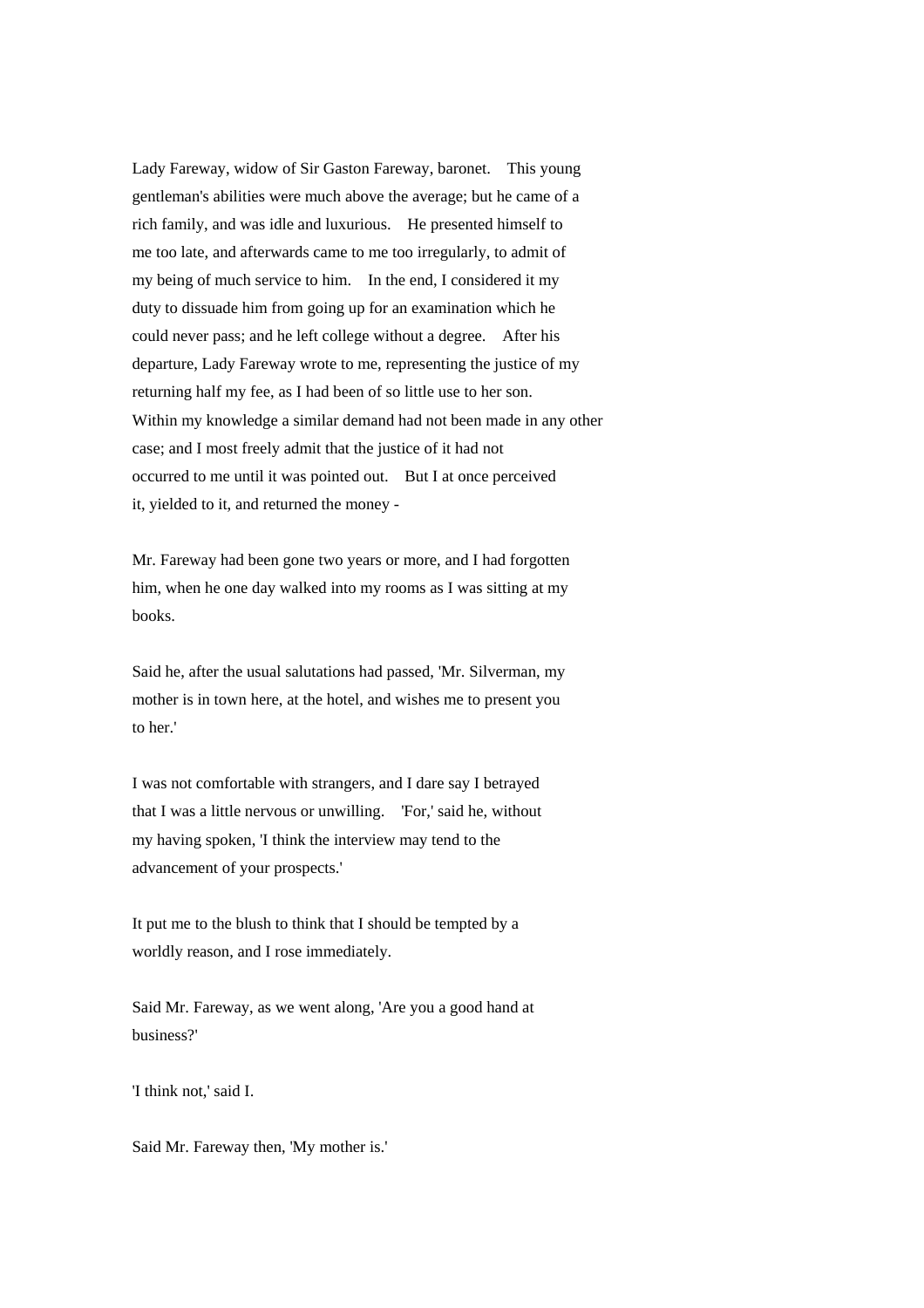# 'Truly?' said I.

'Yes: my mother is what is usually called a managing woman. Doesn't make a bad thing, for instance, even out of the spendthrift habits of my eldest brother abroad. In short, a managing woman. This is in confidence.'

He had never spoken to me in confidence, and I was surprised by his doing so. I said I should respect his confidence, of course, and said no more on the delicate subject. We had but a little way to walk, and I was soon in his mother's company. He presented me, shook hands with me, and left us two (as he said) to business.

I saw in my Lady Fareway a handsome, well-preserved lady of somewhat large stature, with a steady glare in her great round dark eyes that embarrassed me.

Said my lady, 'I have heard from my son, Mr. Silverman, that you would be glad of some preferment in the church.' I gave my lady to understand that was so.

'I don't know whether you are aware,' my lady proceeded, 'that we have a presentation to a living? I say WE have; but, in point of fact, I have.'

I gave my lady to understand that I had not been aware of this.

Said my lady, 'So it is: indeed I have two presentations, - one to two hundred a year, one to six. Both livings are in our county, - North Devonshire, - as you probably know. The first is vacant. Would you like it?'

What with my lady's eyes, and what with the suddenness of this proposed gift, I was much confused.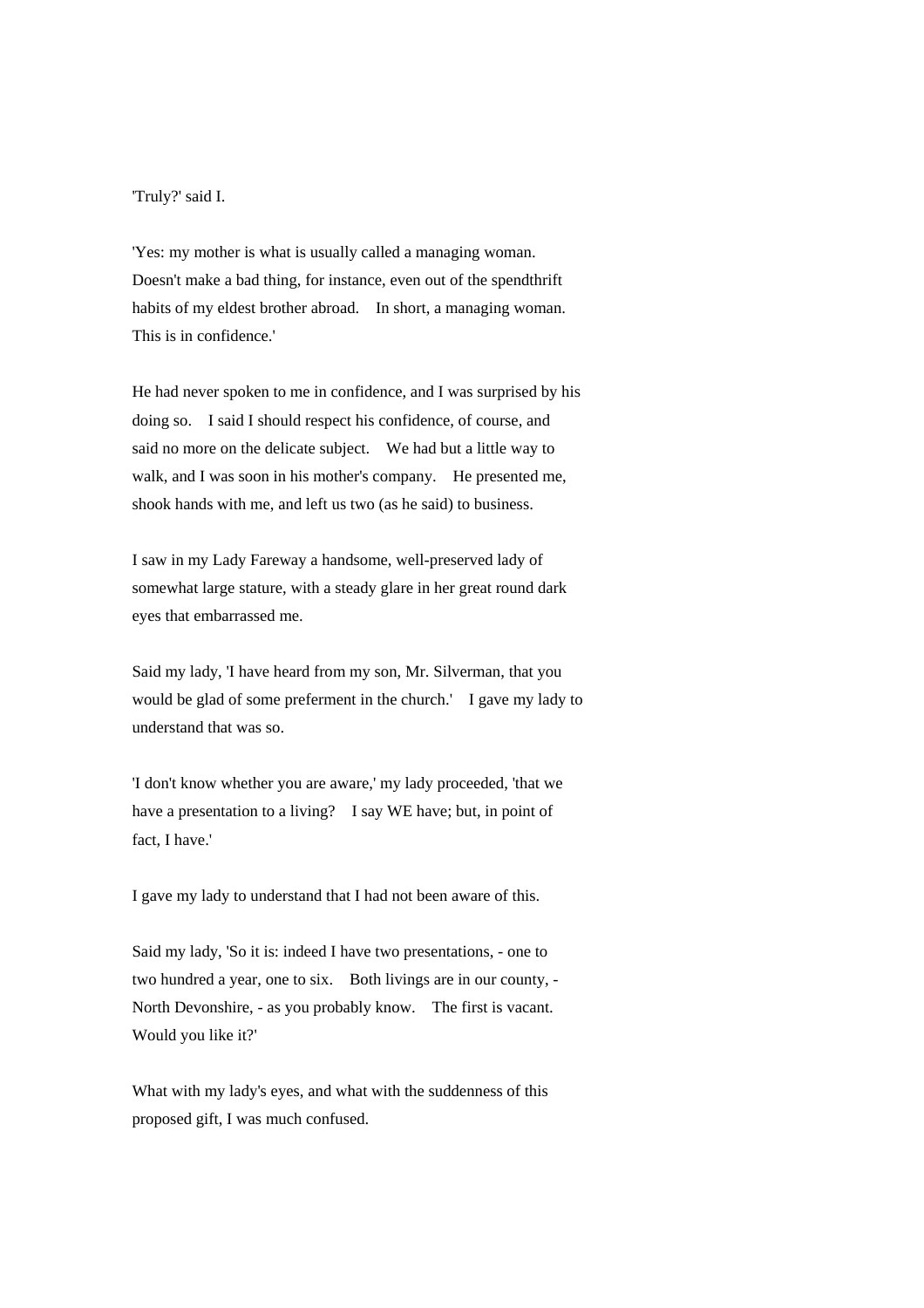'I am sorry it is not the larger presentation,' said my lady, rather coldly; 'though I will not, Mr. Silverman, pay you the bad compliment of supposing that YOU are, because that would be mercenary, - and mercenary I am persuaded you are not.'

Said I, with my utmost earnestness, 'Thank you, Lady Fareway, thank you, thank you! I should be deeply hurt if I thought I bore the character.'

'Naturally,' said my lady. 'Always detestable, but particularly in a clergyman. You have not said whether you will like the living?'

With apologies for my remissness or indistinctness, I assured my lady that I accepted it most readily and gratefully. I added that I hoped she would not estimate my appreciation of the generosity of her choice by my flow of words; for I was not a ready man in that respect when taken by surprise or touched at heart.

'The affair is concluded,' said my lady; 'concluded. You will find the duties very light, Mr. Silverman. Charming house; charming little garden, orchard, and all that. You will be able to take pupils. By the bye! No: I will return to the word afterwards. What was I going to mention, when it put me out?'

My lady stared at me, as if I knew. And I didn't know. And that perplexed me afresh.

Said my lady, after some consideration, 'O, of course, how very dull of me! The last incumbent, - least mercenary man I ever saw, - in consideration of the duties being so light and the house so delicious, couldn't rest, he said, unless I permitted him to help me with my correspondence, accounts, and various little things of that kind; nothing in themselves, but which it worries a lady to cope with. Would Mr. Silverman also like to -? Or shall I -?'

I hastened to say that my poor help would be always at her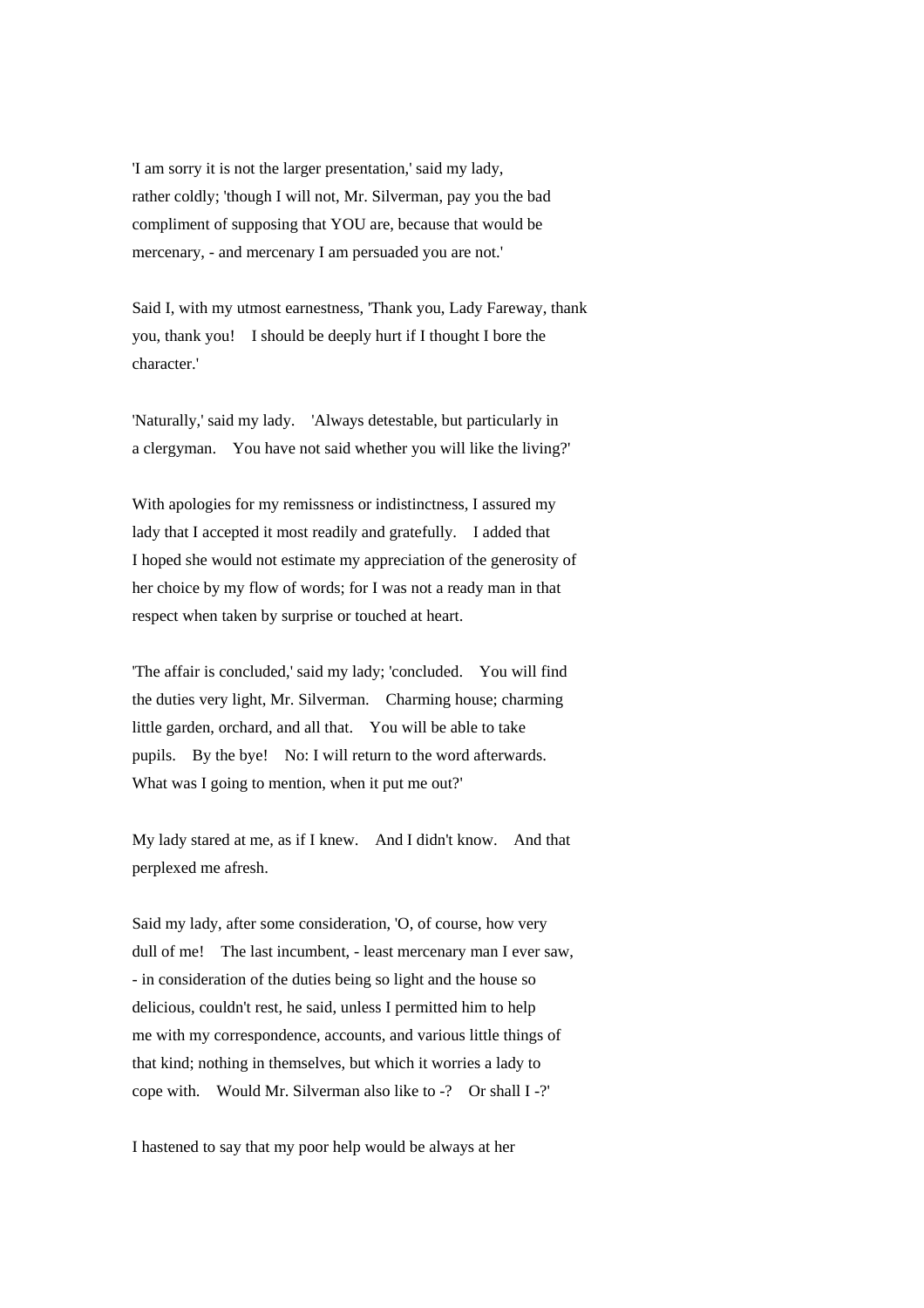ladyship's service.

'I am absolutely blessed,' said my lady, casting up her eyes (and so taking them off me for one moment), 'in having to do with gentlemen who cannot endure an approach to the idea of being mercenary!' She shivered at the word. 'And now as to the pupil.'

'The -?' I was quite at a loss.

'Mr. Silverman, you have no idea what she is. She is,' said my lady, laying her touch upon my coat-sleeve, 'I do verily believe, the most extraordinary girl in this world. Already knows more Greek and Latin than Lady Jane Grey. And taught herself! Has not yet, remember, derived a moment's advantage from Mr. Silverman's classical acquirements. To say nothing of mathematics, which she is bent upon becoming versed in, and in which (as I hear from my son and others) Mr. Silverman's reputation is so deservedly high!'

Under my lady's eyes I must have lost the clue, I felt persuaded; and yet I did not know where I could have dropped it.

'Adelina,' said my lady, 'is my only daughter. If I did not feel quite convinced that I am not blinded by a mother's partiality; unless I was absolutely sure that when you know her, Mr. Silverman, you will esteem it a high and unusual privilege to direct her studies, - I should introduce a mercenary element into this conversation, and ask you on what terms - '

I entreated my lady to go no further. My lady saw that I was troubled, and did me the honour to comply with my request.

#### EIGHTH CHAPTER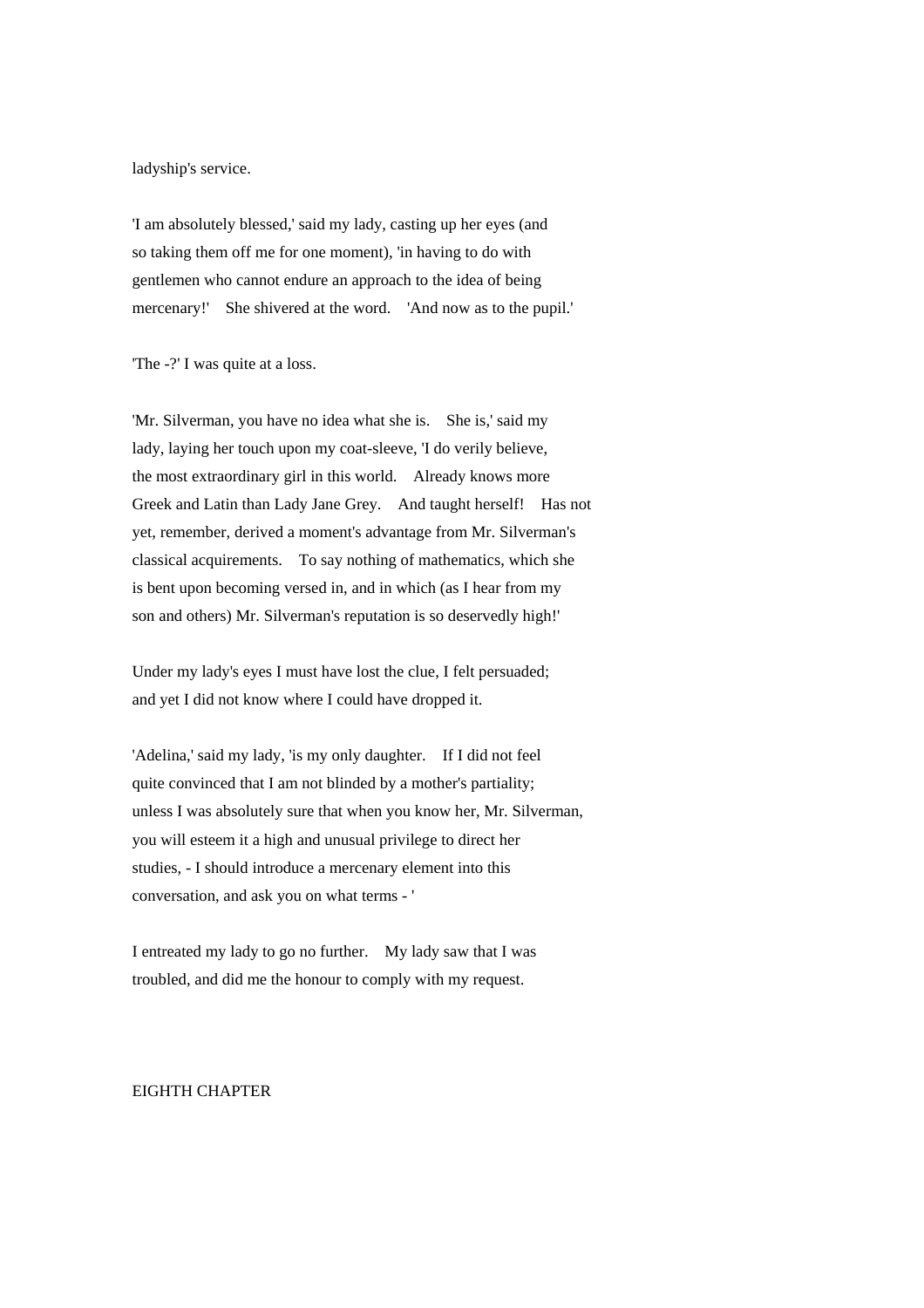EVERYTHING in mental acquisition that her brother might have been, if he would, and everything in all gracious charms and admirable qualities that no one but herself could be, - this was Adelina.

I will not expatiate upon her beauty; I will not expatiate upon her intelligence, her quickness of perception, her powers of memory, her sweet consideration, from the first moment, for the slow-paced tutor who ministered to her wonderful gifts. I was thirty then; I am over sixty now: she is ever present to me in these hours as she was in those, bright and beautiful and young, wise and fanciful and good.

When I discovered that I loved her, how can I say? In the first day? in the first week? in the first month? Impossible to trace. If I be (as I am) unable to represent to myself any previous period of my life as quite separable from her attracting power, how can I answer for this one detail?

Whensoever I made the discovery, it laid a heavy burden on me. And yet, comparing it with the far heavier burden that I afterwards took up, it does not seem to me now to have been very hard to bear. In the knowledge that I did love her, and that I should love her while my life lasted, and that I was ever to hide my secret deep in my own breast, and she was never to find it, there was a kind of sustaining joy or pride, or comfort, mingled with my pain.

But later on, - say, a year later on, - when I made another discovery, then indeed my suffering and my struggle were strong. That other discovery was -

These words will never see the light, if ever, until my heart is dust; until her bright spirit has returned to the regions of which, when imprisoned here, it surely retained some unusual glimpse of remembrance; until all the pulses that ever beat around us shall have long been quiet; until all the fruits of all the tiny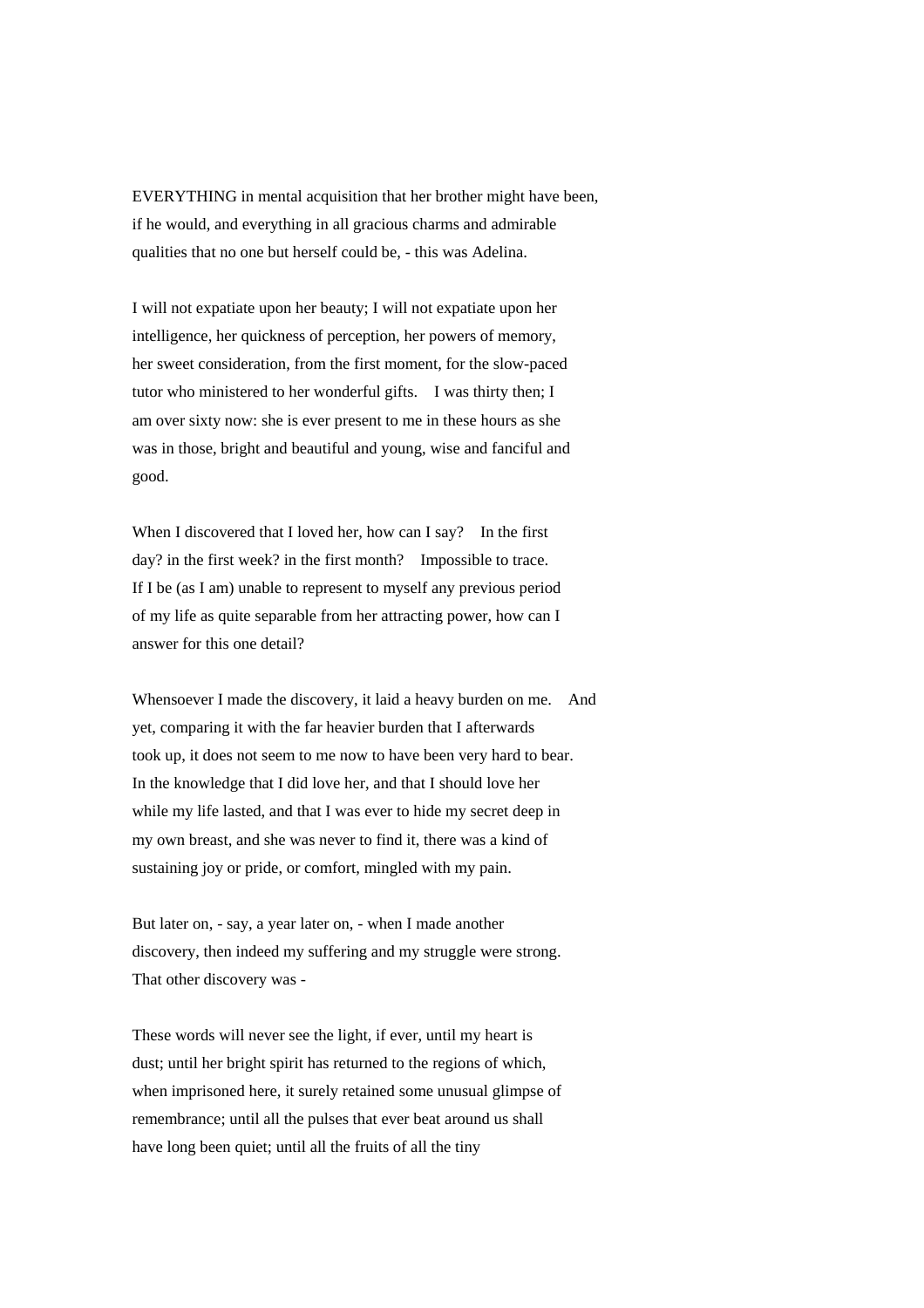victories and defeats achieved in our little breasts shall have withered away. That discovery was that she loved me.

She may have enhanced my knowledge, and loved me for that; she may have over-valued my discharge of duty to her, and loved me for that; she may have refined upon a playful compassion which she would sometimes show for what she called my want of wisdom, according to the light of the world's dark lanterns, and loved me for that; she may - she must - have confused the borrowed light of what I had only learned, with its brightness in its pure, original rays; but she loved me at that time, and she made me know it.

Pride of family and pride of wealth put me as far off from her in my lady's eyes as if I had been some domesticated creature of another kind. But they could not put me farther from her than I put myself when I set my merits against hers. More than that. They could not put me, by millions of fathoms, half so low beneath her as I put myself when in imagination I took advantage of her noble trustfulness, took the fortune that I knew she must possess in her own right, and left her to find herself, in the zenith of her beauty and genius, bound to poor rusty, plodding me.

No! Worldliness should not enter here at any cost. If I had tried to keep it out of other ground, how much harder was I bound to try to keep it out from this sacred place!

But there was something daring in her broad, generous character, that demanded at so delicate a crisis to be delicately and patiently addressed. And many and many a bitter night (O, I found I could cry for reasons not purely physical, at this pass of my life!) I took my course.

My lady had, in our first interview, unconsciously overstated the accommodation of my pretty house. There was room in it for only one pupil. He was a young gentleman near coming of age, very well connected, but what is called a poor relation. His parents were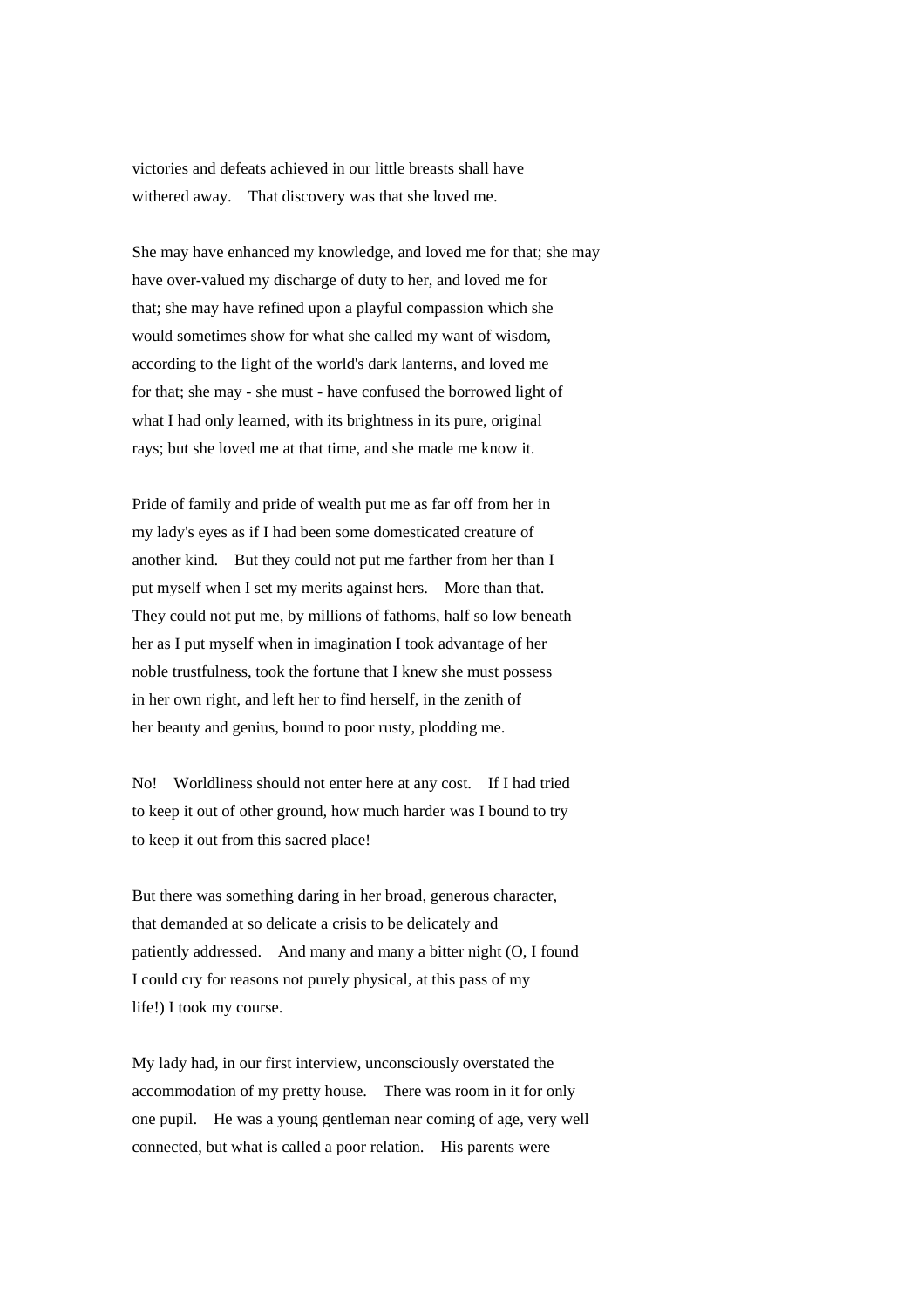dead. The charges of his living and reading with me were defrayed by an uncle; and he and I were to do our utmost together for three years towards qualifying him to make his way. At this time he had entered into his second year with me. He was well-looking, clever, energetic, enthusiastic; bold; in the best sense of the term, a thorough young Anglo-Saxon.

I resolved to bring these two together.

### NINTH CHAPTER

SAID I, one night, when I had conquered myself, 'Mr. Granville,' - Mr. Granville Wharton his name was, - 'I doubt if you have ever yet so much as seen Miss Fareway.'

'Well, sir,' returned he, laughing, 'you see her so much yourself, that you hardly leave another fellow a chance of seeing her.'

'I am her tutor, you know,' said I.

And there the subject dropped for that time. But I so contrived as that they should come together shortly afterwards. I had previously so contrived as to keep them asunder; for while I loved her, - I mean before I had determined on my sacrifice, - a lurking jealousy of Mr. Granville lay within my unworthy breast.

It was quite an ordinary interview in the Fareway Park but they talked easily together for some time: like takes to like, and they had many points of resemblance. Said Mr. Granville to me, when he and I sat at our supper that night, 'Miss Fareway is remarkably beautiful, sir, remarkably engaging. Don't you think so?' 'I think so,' said I. And I stole a glance at him, and saw that he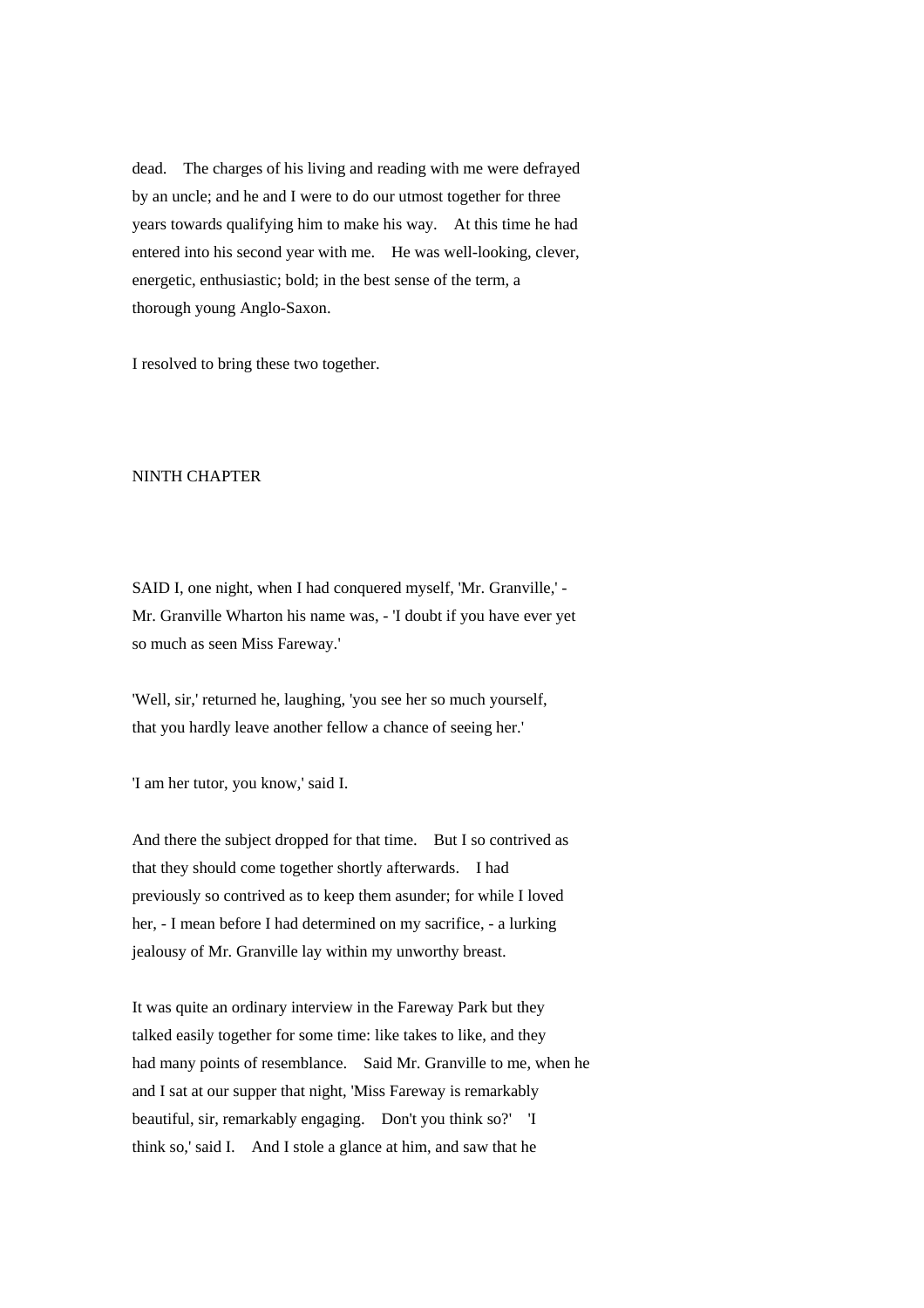had reddened and was thoughtful. I remember it most vividly, because the mixed feeling of grave pleasure and acute pain that the slight circumstance caused me was the first of a long, long series of such mixed impressions under which my hair turned slowly gray.

I had not much need to feign to be subdued; but I counterfeited to be older than I was in all respects (Heaven knows! my heart being all too young the while), and feigned to be more of a recluse and bookworm than I had really become, and gradually set up more and more of a fatherly manner towards Adelina. Likewise I made my tuition less imaginative than before; separated myself from my poets and philosophers; was careful to present them in their own light, and me, their lowly servant, in my own shade. Moreover, in the matter of apparel I was equally mindful; not that I had ever been dapper that way; but that I was slovenly now.

As I depressed myself with one hand, so did I labour to raise Mr. Granville with the other; directing his attention to such subjects as I too well knew interested her, and fashioning him (do not deride or misconstrue the expression, unknown reader of this writing; for I have suffered!) into a greater resemblance to myself in my solitary one strong aspect. And gradually, gradually, as I saw him take more and more to these thrown-out lures of mine, then did I come to know better and better that love was drawing him on, and was drawing her from me.

So passed more than another year; every day a year in its number of my mixed impressions of grave pleasure and acute pain; and then these two, being of age and free to act legally for themselves, came before me hand in hand (my hair being now quite white), and entreated me that I would unite them together. 'And indeed, dear tutor,' said Adelina, 'it is but consistent in you that you should do this thing for us, seeing that we should never have spoken together that first time but for you, and that but for you we could never have met so often afterwards.' The whole of which was literally true; for I had availed myself of my many business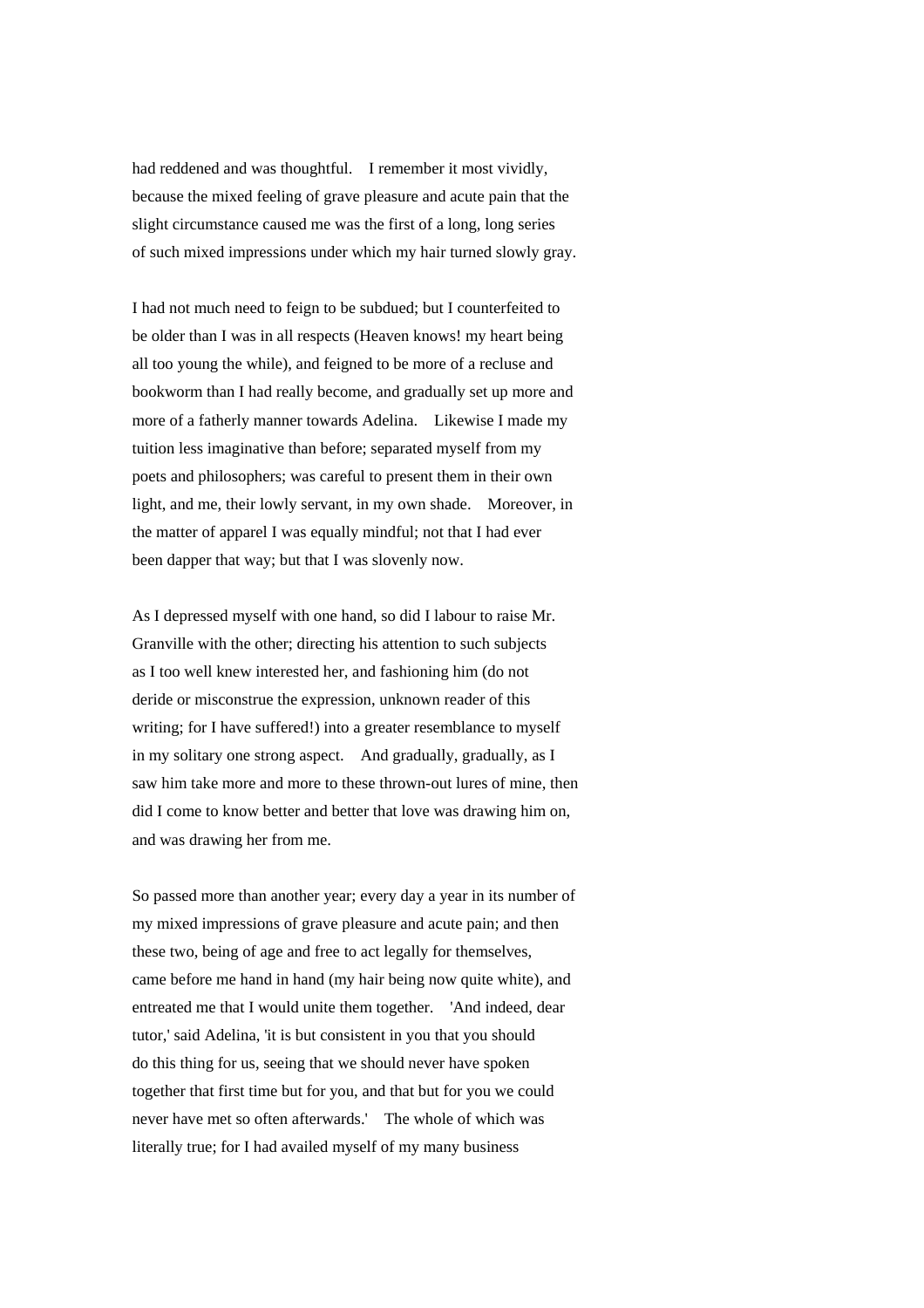attendances on, and conferences with, my lady, to take Mr. Granville to the house, and leave him in the outer room with Adelina.

I knew that my lady would object to such a marriage for her daughter, or to any marriage that was other than an exchange of her for stipulated lands, goods, and moneys. But looking on the two, and seeing with full eyes that they were both young and beautiful; and knowing that they were alike in the tastes and acquirements that will outlive youth and beauty; and considering that Adelina had a fortune now, in her own keeping; and considering further that Mr. Granville, though for the present poor, was of a good family that had never lived in a cellar in Preston; and believing that their love would endure, neither having any great discrepancy to find out in the other, - I told them of my readiness to do this thing which Adelina asked of her dear tutor, and to send them forth, husband and wife, into the shining world with golden gates that awaited them.

It was on a summer morning that I rose before the sun to compose myself for the crowning of my work with this end; and my dwelling being near to the sea, I walked down to the rocks on the shore, in order that I might behold the sun in his majesty.

The tranquillity upon the deep, and on the firmament, the orderly withdrawal of the stars, the calm promise of coming day, the rosy suffusion of the sky and waters, the ineffable splendour that then burst forth, attuned my mind afresh after the discords of the night. Methought that all I looked on said to me, and that all I heard in the sea and in the air said to me, 'Be comforted, mortal, that thy life is so short. Our preparation for what is to follow has endured, and shall endure, for unimaginable ages.'

I married them. I knew that my hand was cold when I placed it on their hands clasped together; but the words with which I had to accompany the action I could say without faltering, and I was at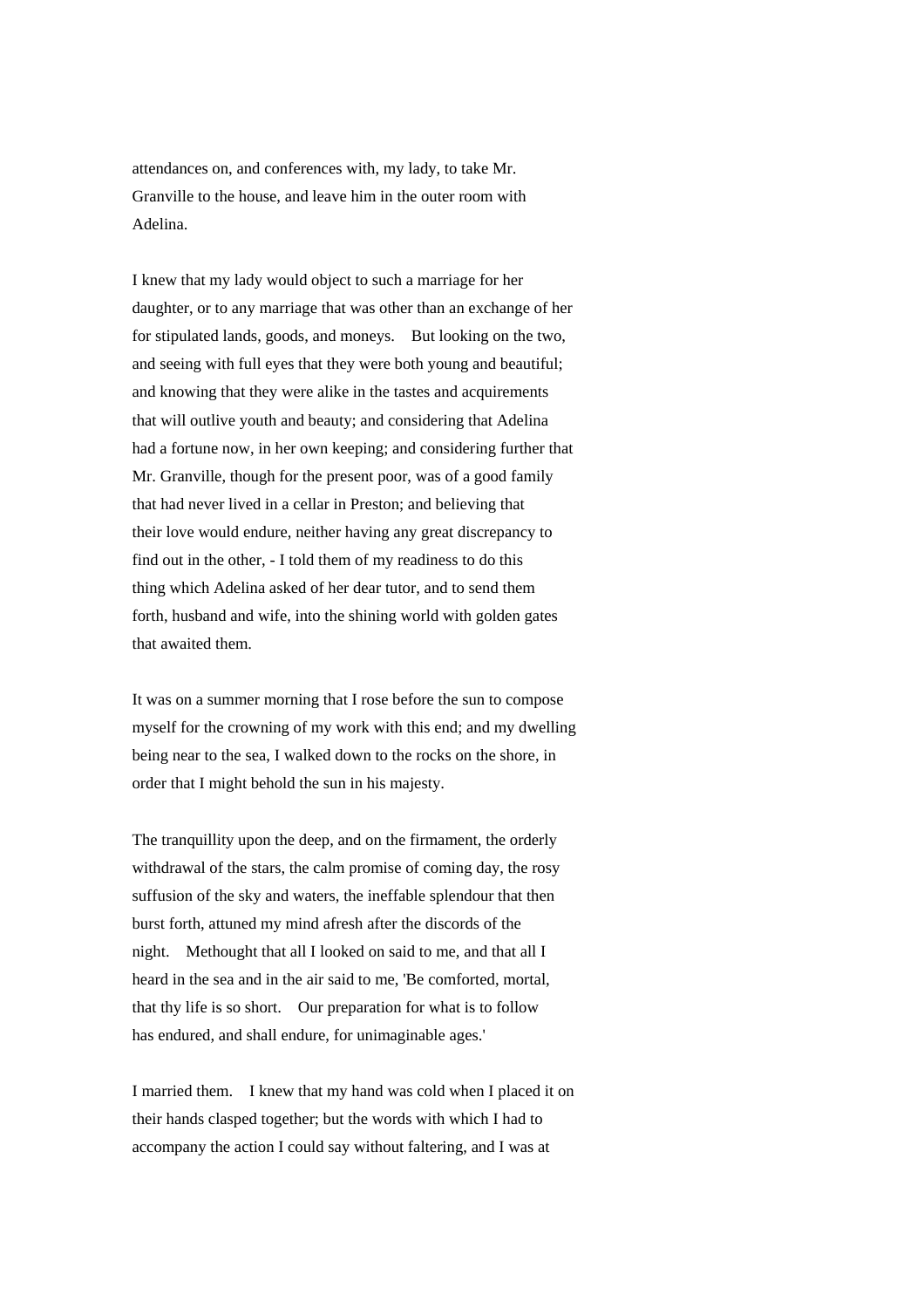peace.

They being well away from my house and from the place after our simple breakfast, the time was come when I must do what I had pledged myself to them that I would do, - break the intelligence to my lady.

I went up to the house, and found my lady in her ordinary businessroom. She happened to have an unusual amount of commissions to intrust to me that day; and she had filled my hands with papers before I could originate a word.

'My lady,' I then began, as I stood beside her table.

'Why, what's the matter?' she said quickly, looking up.

'Not much, I would fain hope, after you shall have prepared yourself, and considered a little.'

'Prepared myself; and considered a little! You appear to have prepared YOURSELF but indifferently, anyhow, Mr. Silverman.' This mighty scornfully, as I experienced my usual embarrassment under her stare.

Said I, in self-extenuation once for all, 'Lady Fareway, I have but to say for myself that I have tried to do my duty.'

'For yourself?' repeated my lady. 'Then there are others concerned, I see. Who are they?'

I was about to answer, when she made towards the bell with a dart that stopped me, and said, 'Why, where is Adelina?'

'Forbear! be calm, my lady. I married her this morning to Mr. Granville Wharton.'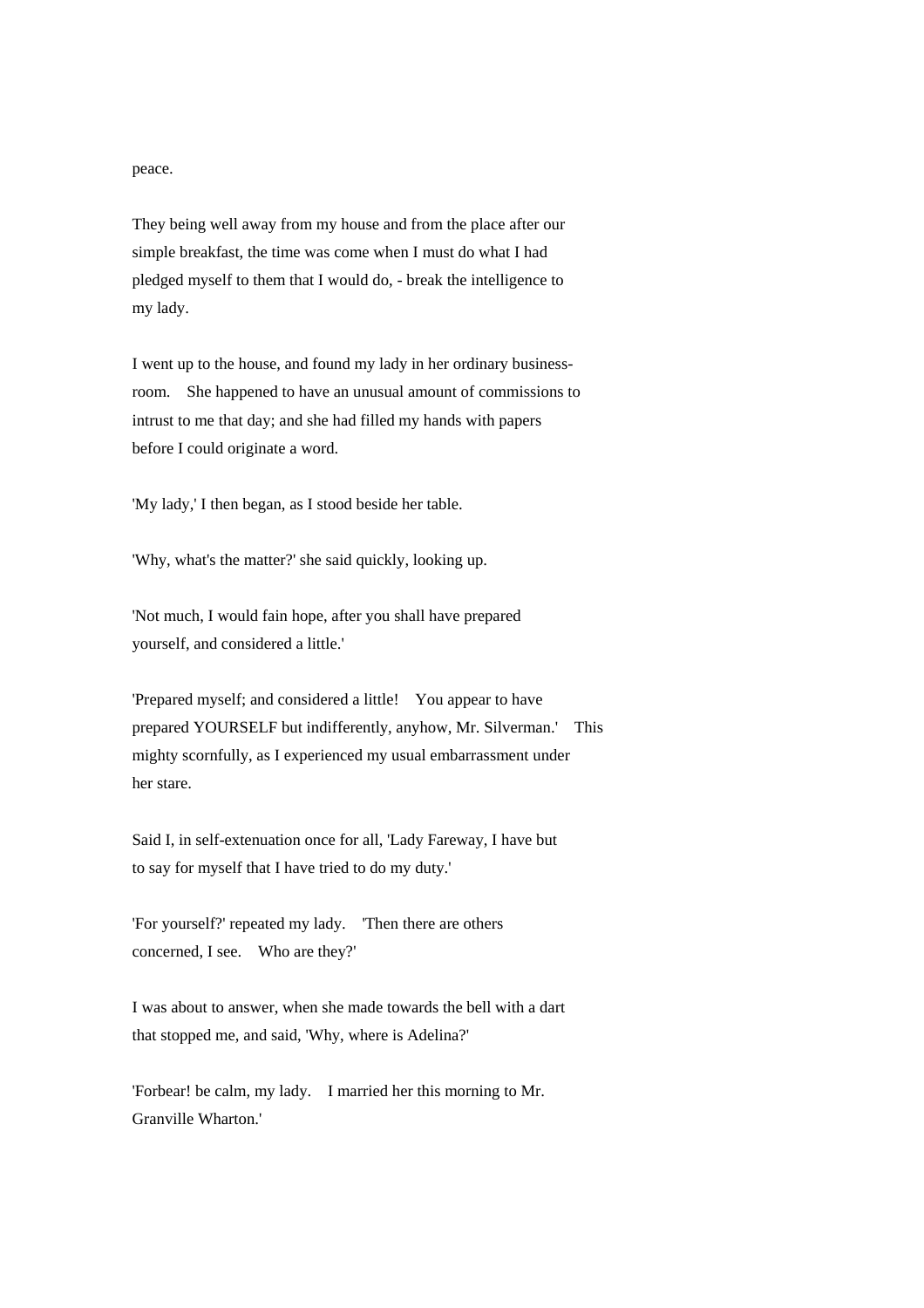She set her lips, looked more intently at me than ever, raised her right hand, and smote me hard upon the cheek.

'Give me back those papers! give me back those papers!' She tore them out of my hands, and tossed them on her table. Then seating herself defiantly in her great chair, and folding her arms, she stabbed me to the heart with the unlooked-for reproach, 'You worldly wretch!'

'Worldly?' I cried. 'Worldly?'

'This, if you please,' - she went on with supreme scorn, pointing me out as if there were some one there to see, - 'this, if you please, is the disinterested scholar, with not a design beyond his books! This, if you please, is the simple creature whom any one could overreach in a bargain! This, if you please, is Mr. Silverman! Not of this world; not he! He has too much simplicity for this world's cunning. He has too much singleness of purpose to be a match for this world's double-dealing. What did he give you for it?'

'For what? And who?'

'How much,' she asked, bending forward in her great chair, and insultingly tapping the fingers of her right hand on the palm of her left, - 'how much does Mr. Granville Wharton pay you for getting him Adelina's money? What is the amount of your percentage upon Adelina's fortune? What were the terms of the agreement that you proposed to this boy when you, the Rev. George Silverman, licensed to marry, engaged to put him in possession of this girl? You made good terms for yourself, whatever they were. He would stand a poor chance against your keenness.'

Bewildered, horrified, stunned by this cruel perversion, I could not speak. But I trust that I looked innocent, being so.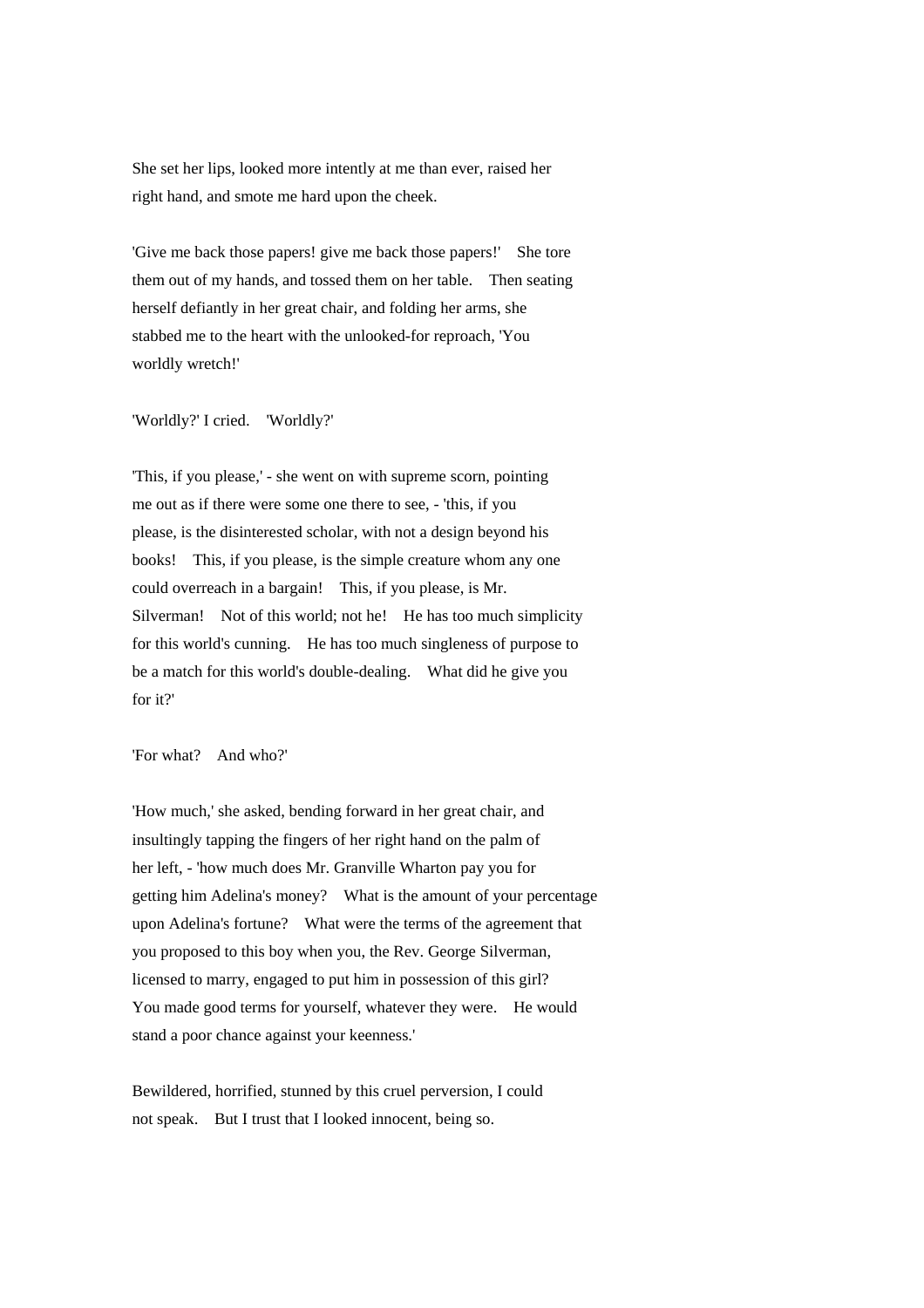'Listen to me, shrewd hypocrite,' said my lady, whose anger increased as she gave it utterance; 'attend to my words, you cunning schemer, who have carried this plot through with such a practised double face that I have never suspected you. I had my projects for my daughter; projects for family connection; projects for fortune. You have thwarted them, and overreached me; but I am not one to be thwarted and overreached without retaliation. Do you mean to hold this living another month?'

'Do you deem it possible, Lady Fareway, that I can hold it another hour, under your injurious words?'

'Is it resigned, then?'

'It was mentally resigned, my lady, some minutes ago.'

Don't equivocate, sir. IS it resigned?'

'Unconditionally and entirely; and I would that I had never, never come near it!'

'A cordial response from me to THAT wish, Mr. Silverman! But take this with you, sir. If you had not resigned it, I would have had you deprived of it. And though you have resigned it, you will not get quit of me as easily as you think for. I will pursue you with this story. I will make this nefarious conspiracy of yours, for money, known. You have made money by it, but you have at the same time made an enemy by it. YOU will take good care that the money sticks to you; I will take good care that the enemy sticks to you.'

Then said I finally, 'Lady Fareway, I think my heart is broken. Until I came into this room just now, the possibility of such mean wickedness as you have imputed to me never dawned upon my thoughts. Your suspicions - '

'Suspicions! Pah!' said she indignantly. 'Certainties.'